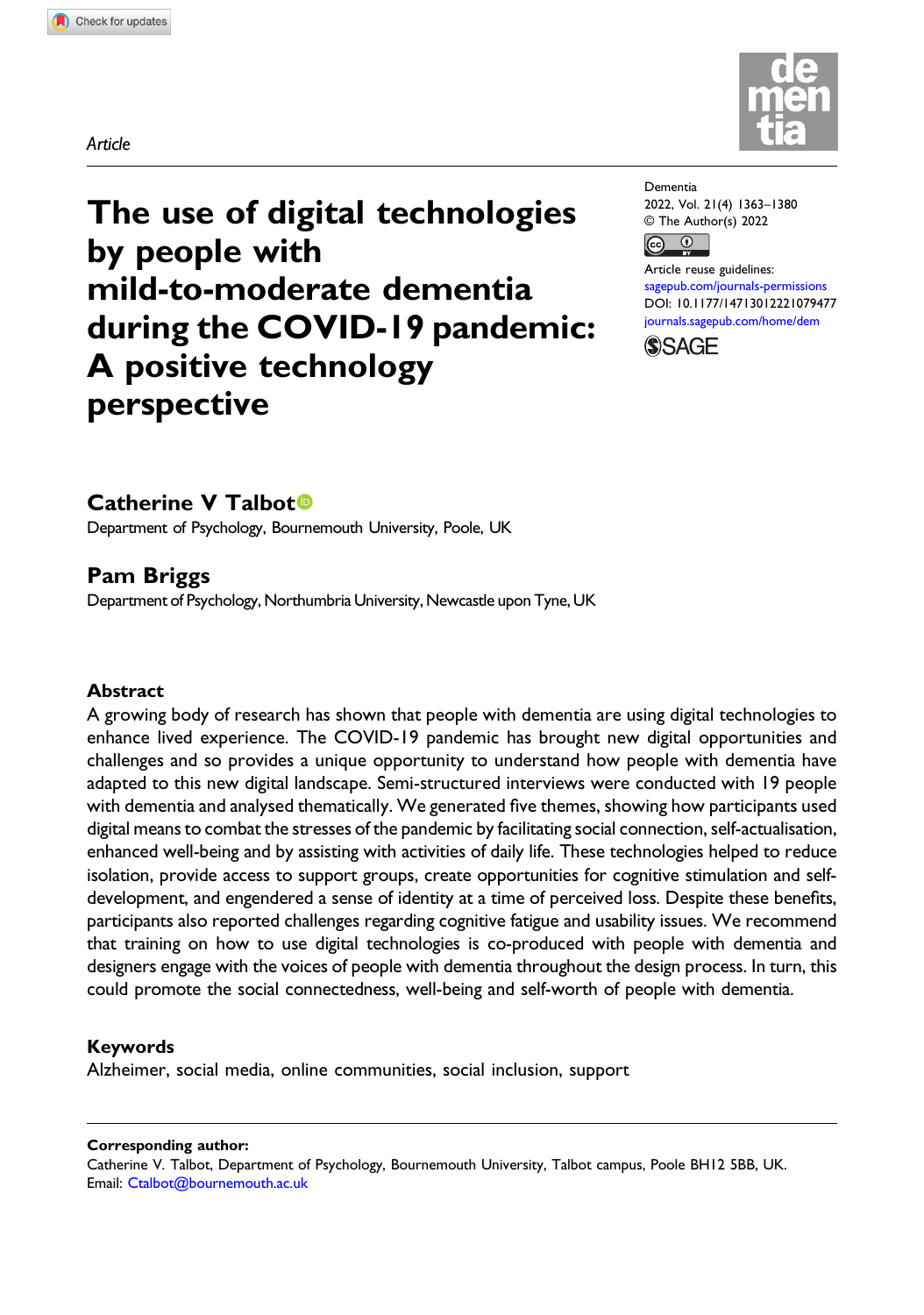# Introduction

There are an estimated 54 million people living with dementia worldwide, with numbers set to rise to 82 million by 2030 ([World Health Organization, 2020\)](#page-17-0). Dementia is a syndrome characterised by progressive cognitive decline and functional impairments that impact daily life. In the mild to moderate stages, each type of dementia has a different profile – although as dementia progresses these differences become less distinguishable. For example, the early stages of Alzheimer's disease can be characterised by impairments in episodic memory, whereas altered social comportment may be more pronounced in frontotemporal dementia and visuospatial deficits more severely impaired in dementia with Lewy bodies ([Weintraub, Wicklund, & Salmon, 2012](#page-17-1)). These cognitive changes are associated with declining functional ability [\(Royall et al., 2007](#page-16-0); [Martyr & Clare, 2012\)](#page-15-0). During the early stages of dementia, instrumental activities of daily living show noticeable decline, such as using a telephone, preparing meals, performing household tasks, shopping for food and handling finances or medication (Pérès et al., 2008). In turn, these impairments can impact upon independence, confidence and a person's ability to 'live well' [\(Martyr et al., 2019\)](#page-15-1).

A diagnosis of dementia can also have a powerful social impact on a person, negatively affecting their sense of identity, self-worth and self-esteem [\(Roach & Drummond, 2014](#page-16-2); [Spreadbury & Kipps,](#page-16-3) [2019](#page-16-3); [Talbot et al., 2021\)](#page-17-2); enhancing feelings of isolation, uncertainty and frustration [\(Beard & Fox,](#page-14-0) [2008](#page-14-0); [Langdon, Eagle, & Warner, 2007](#page-15-2)); reducing meaningful social roles and diminishing power in social relationships (Ryan, Bannister,  $\&$  Anas, 2009). Others have theorised that people with dementia can experience a 'shrinking world', referring to a reduction in the number of places in which they feel comfortable [\(Duggan et al., 2008](#page-14-1); [Talbot & Briggs, 2021\)](#page-16-5). People with dementia also face significant stigma, whereby those with the diagnosis are often identified as 'victims' and 'sufferers' [\(Peel, 2014\)](#page-16-6) and their symptoms portrayed negatively and unrealistically [\(Gerritsen,](#page-14-2) [Kuin, & Nijboer, 2014\)](#page-14-2).

With recent medical and policy initiatives focused on diagnosing people in the early stages of dementia (e.g. [Department of Health, 2016\)](#page-14-3), it has become increasingly important to support those with the diagnosis to 'live well'. By facilitating social connection and self-expression, digital technologies may provide one way of combatting the challenges posed by the diagnosis. For example, people with dementia have been found to use social media [\(Kannaley et al., 2019](#page-15-3); [Talbot](#page-16-7) [et al., 2020a,](#page-16-7) [2020b](#page-16-8), [2021;](#page-17-2) [Thomas, 2017\)](#page-17-3), emails and online chat rooms [\(Clare, Rowlands, & Quin,](#page-14-4) [2008](#page-14-4)), smartphones and tablet devices [\(Lim et al., 2013](#page-15-4); [Joddrell & Astell, 2016\)](#page-15-5). These technologies can be beneficial as they facilitate peer support and social interaction, and can engender a sense of identity at a time of perceived loss [\(Clare et al., 2008](#page-14-4); [Craig & Strivens, 2016](#page-14-5); [Kannaley](#page-15-3) [et al., 2019](#page-15-3); [Talbot et al., 2020b](#page-16-8), [2021](#page-17-2)). However, human–computer interaction (HCI) research has traditionally focused on protecting or monitoring people with dementia ([Astell, 2006](#page-14-6); [Kerssens](#page-15-6) [et al., 2015\)](#page-15-6), and digital technologies often do not consider the cognitive and sensory changes that the person may be experiencing ([Joddrell & Astell, 2016](#page-15-5); [Smith & Mountain, 2012\)](#page-16-9). Such approaches may be inadvertently paternalistic and ineffective as they do not consider the concerns of people with dementia or view them as human beings who experience the world.

More recently, HCI researchers have adopted an alternative approach that champions personhood and identifies dementia as a social construction [\(Lazar, Edasis, & Piper, 2017](#page-15-7); [Madjaroff & Mentis,](#page-15-8) [2017](#page-15-8); [Dixon & Lazar, 2020\)](#page-14-7). [Lazar et al. \(2017\)](#page-15-7) coined the term 'critical dementia' to refer to this position, taking a broad view that considers context, embodiment, sensorial experiences and emotion. Rather than taking a purely cognitive view of the mind and viewing computers as simply tools for work, HCI now embraces the emotional, embodied and cultural aspects of interactions with technologies in everyday life ([Lazar et al., 2017\)](#page-15-7). A critical dementia view therefore moves away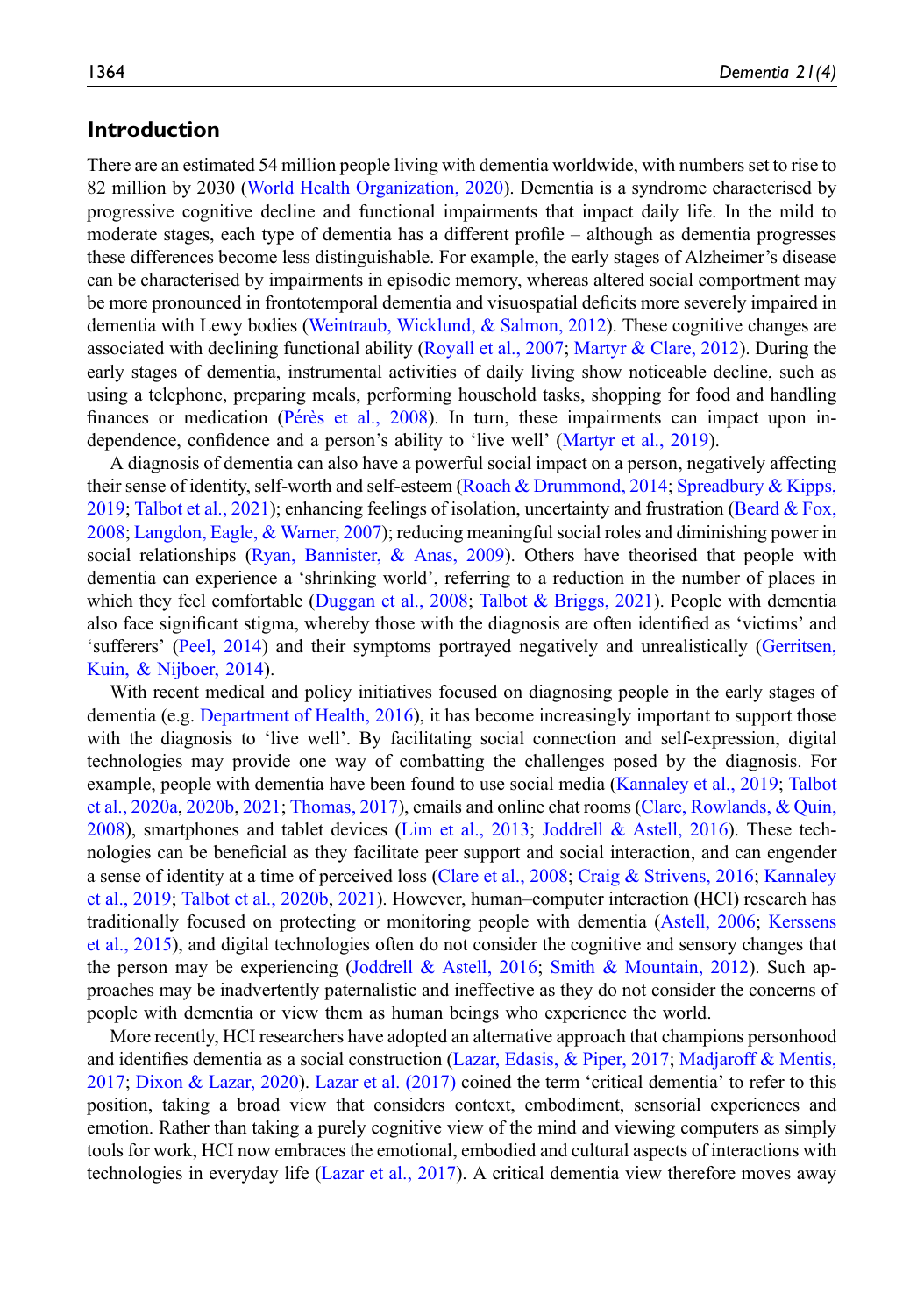from solely viewing dementia in terms of loss and disability, but instead recognises the needs of the person and explores how to support their potentiality, abilities, identities and sense of self ([Brankaert](#page-14-8) [et al., 2019\)](#page-14-8). We adopt this stance in our work, in which we recognise the situatedness of technology use and value the emotional experiences of people with dementia. Thus, we recognise the importance of the social environment in shaping experience and view people with dementia as active citizens (see [Bartlett, 2016](#page-14-9); [Baldwin, & Bradford Dementia Group, 2008](#page-14-10)).

There is a greater need to understand the ways that digital technologies may enhance the lived experience of people with dementia ([Neal et al., 2021](#page-15-9)) and this has become more pressing during the COVID-19 pandemic since digitally mediated interactions have become a necessity for many ([Beaunoyer, Dup](#page-14-11)é[r](#page-14-11)é, & Guitton, 2020). Research that explores the ways that people with dementia have taken up new technologies and platforms during this time will yield further insights into the benefits and challenges for this population. This will be vital in informing care, services, policymaking and the development of digital technologies and interventions that aim to support people with dementia.

During the COVID-19 pandemic, people with dementia were at risk of negative outcomes. They were adversely affected by a disruption of routines, lack of cognitive stimulation, reduced social interactions, perceived symptom progression and a rapidly 'shrinking world' [\(Giebel et al., 2020;](#page-14-12) [Talbot & Briggs, 2021](#page-16-5)). One key concern related to the social connectedness of people with dementia, with the Alzheimer's [Society \(2020\)](#page-13-0) reporting surges in loneliness and isolation among this group – factors associated with a person's ability to 'live well' [\(Clare et al., 2019](#page-14-13)). Restricted access to support groups and services may have contributed to this increase ([Giebel et al., 2020;](#page-14-12) [Talbot &](#page-16-5) [Briggs, 2021](#page-16-5)), given that these have been found to be effective in combatting loneliness and isolation ([Giebel, Chalis, & Montaldi, 2016;](#page-14-14) [Willis, Semple, & Waal, 2018\)](#page-17-4). The potential of digital technologies to foster social connection beyond direct networks may provide a valuable tool for people with dementia to combat the isolation that often accompanies lockdown periods and the diagnosis itself [\(Spreadbury & Kipps, 2019;](#page-16-3) [Talbot & Briggs, 2021](#page-16-5)).

Here, we adopt a 'positive technology' lens to investigate digital technology usage by people with dementia, where positive technology refers to the scientific and applied approach to the use of technology for enhancing personal experience ([Gaggioli et al., 2019](#page-14-15); [Wiederhold](#page-17-5) [& Riva, 2012](#page-17-5)). [Riva, Montovani and Wiederhold \(2020\)](#page-16-10) argued that positive technologies can complement existing strategies for generating well-being, identifying three types of technology that can enhance experience: (1) 'Hedonic technologies' that induce positive emotional states; (2) 'Eudemonic technologies' that support individuals in reaching, engaging and selfactualising experiences and (3) 'Social/interpersonal technologies' that promote integration and connectedness between individuals, groups and organisations. Positive technologies have typically been virtual reality environments and other forms of software design as interventions for mental health and well-being ([Peters, Calvo, & Ryan, 2018](#page-16-11)). However, everyday digital technologies may also enhance personal experience, particularly during the pandemic when opportunities for social interaction and self-actualisation were limited. For example, video game play has been associated with positive emotional states ([Johannes, Vuorre, & Przybylski,](#page-15-10) [2021](#page-15-10)); conducting volunteer work via telephone or video-calling software can facilitate purpose ([Son et al., 2020\)](#page-16-12); social media can foster a sense of social connectedness ([Sun,](#page-16-13) [Rieble, Liu, & Sauter, 2020](#page-16-13)). Such digital technologies may be equally valuable for people with dementia, yet to our knowledge no researchers have used a positive technology lens to investigate this.

Despite the potential of digital technologies, we recognise that some people with dementia may have faced challenges, particularly relating to access and digital literacy. For example, in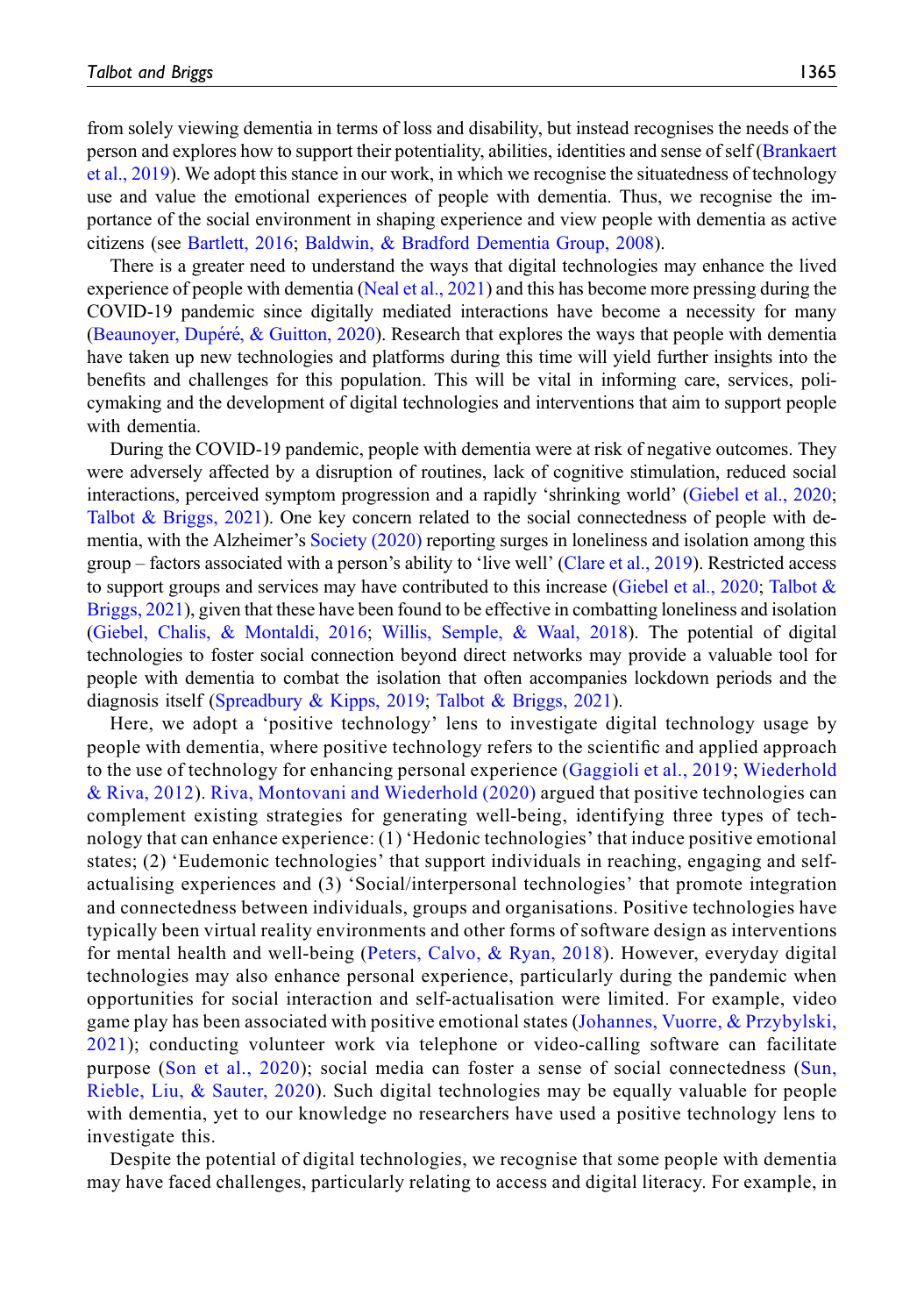work that examined experiences of accessing post-diagnostic dementia care, respondents found online forms of support to be unsuitable and inaccessible for those without access to the internet and electronic devices ([Giebel et al., 2021](#page-14-16)). The symptoms of dementia may also create difficulties when using digital technologies. [Giebel et al. \(2020\)](#page-14-12) argued that people with visual types of dementia (e.g. posterior cortical atrophy) in particular may struggle to use technologies and, consequently, find it difficult to access remote services. Consistent with this, people with dementia have reported challenges using social media, highlighting that these platforms require considerable cognitive effort ([Talbot et al., 2021](#page-17-2)). Moreover, research suggests that people with dementia may encounter social challenges online, such as encountering stigmatising language and negative comments ([Oscar et al., 2017;](#page-16-14) [Talbot et al.,](#page-17-2) [2021](#page-17-2)). Exposure to such comments may impact their well-being and sense of identity and serve to deter them from online spaces.

The design of digital technologies may also pose challenges for people with dementia. [Joddrell and Astell \(2016\)](#page-15-5) provided a comprehensive overview of relevant design issues, which includes visual design, feedback, screen size, customisation and intuitive control. That is not to say that people with dementia are incapable of using digital technologies, rather that technologies have been designed in a 'hypercognitive society' [\(Post, 2000\)](#page-16-15) which makes implicit assumptions about a person's cognition. Thus, the designs of digital technologies may not be accessible for people with dementia, thereby inadvertently contributing to their social exclusion.

It is also possible that the dominance of digital technologies during the COVID-19 pandemic may have exacerbated already existing inequalities and a 'digital divide', not only for people with dementia but also other groups without ready access to the internet or sufficient digital literacy skills ([Lai & Widmar, 2020\)](#page-15-11). Given that there is growing pressure for offline spaces to be dementiafriendly (e.g. Alzheimer'[s Society, 2013](#page-13-1)), it is essential that researchers identify ways in which digital spaces can also be accessible for people with dementia. It is therefore important to examine what challenges people with dementia face when using digital technologies so that future adaptations can be made to promote their digital inclusion.

In this research, we use the COVID-19 pandemic as a case when digital technology usage was enhanced. We ask, 'how and why did people with mild-to-moderate dementia use digital technologies during the COVID-19 pandemic?' to garner insights into the benefits and challenges that these technologies confer.

# Method

#### Design

This analysis is part of a wider qualitative study that examines the impact of the pandemic on people with dementia [\(Talbot & Briggs, 2021\)](#page-16-5). In this phase of the study, we report an analysis of interviews conducted with people with dementia and specifically focus on their use of digital technologies.

## Sample

The study was advertised on Twitter and subsequently shared by the accounts of dementia organisations and networks. The study was also advertised on dementia organisations and networks' websites and in Facebook groups for people with dementia, after receiving permission from group moderators. Study details were also shared with facilitators of peer support and advocacy groups,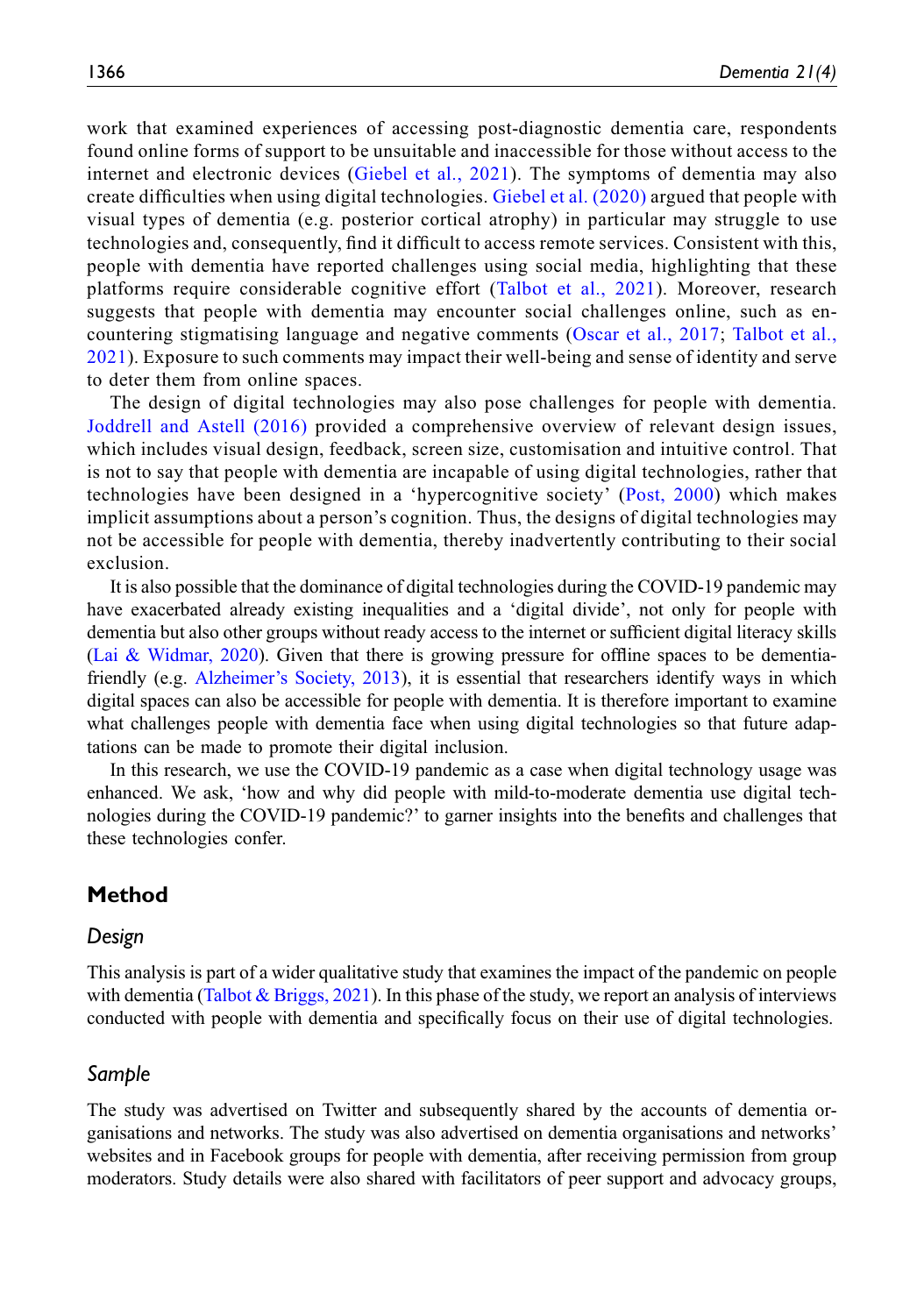who subsequently shared the study with group members. Participants were included in this study if they: (1) self-identified as a person with dementia; (2) lived in the United Kingdom and (3) had capacity to give informed consent.

Nineteen participants were recruited, with seven identifying as female and 12 as male. Participants were relatively young, with a mean age of 62.47 years (range:  $50-84$  years,  $SD = 7.05$ ) years) and 14 having young-onset dementia (i.e. diagnosed before the age of 65). All participants were living with mild-to-moderate dementia. Fourteen participants lived with family members and five lived independently; no participants lived in a care home. All participants reported being users of technology; however, some participants only started using certain types of technology (e.g. social media and video-calling software) during the pandemic. [Table 1](#page-4-0) provides demographic information about the sample.

# Procedure

After obtaining consent and checking capacity, the first author conducted semi-structured interviews with participants. Interviews took place between June and July 2020, as restrictions first started to ease in the United Kingdom. Interviews were conducted remotely because of social distancing measures. Nine interviews were conducted using video-calling software, nine by telephone, and one by email. The choice of platform was dependent on participant's preferences and access to/ familiarity with technology. The interviews were guided by an interview schedule, which explored participants' experiences of the pandemic and their use of technology. Interviews lasted between 30–60 min and were recorded using an encrypted digital Dictaphone. Interview data were transcribed verbatim and anonymised.

| ID              | Gender | Age | Living situation     | Type of dementia    |
|-----------------|--------|-----|----------------------|---------------------|
| PI              | Female | 58  | Living with family   | Alzheimer's disease |
| P <sub>2</sub>  | Male   | 59  | Living with family   | Mixed               |
| P <sub>3</sub>  | Male   | 84  | Living with family   | Alzheimer's disease |
| P <sub>4</sub>  | Female | 55  | Living with family   | Alzheimer's disease |
| P <sub>5</sub>  | Male   | 57  | Living with family   | Mixed               |
| <b>P6</b>       | Male   | 61  | Living with family   | Vascular            |
| P7              | Female | 62  | Living with family   | Alzheimer's disease |
| P <sub>8</sub>  | Male   | 62  | Living with family   | PCA <sup>a</sup>    |
| P <sub>9</sub>  | Male   | 63  | Living with family   | Frontotemporal      |
| P <sub>10</sub> | Male   | 62  | Living independently | PCA <sup>a</sup>    |
| PH              | Male   | 68  | Living independently | Alzheimer's disease |
| P <sub>12</sub> | Male   | 55  | Living with family   | Alzheimer's disease |
| P <sub>13</sub> | Female | 64  | Living with family   | Vascular            |
| PI4             | Male   | 62  | Living with family   | Vascular            |
| P <sub>15</sub> | Male   | 68  | Living with family   | Vascular            |
| P <sub>16</sub> | Male   | 67  | Living with family   | Alzheimer's disease |
| P <sub>17</sub> | Female | 66  | Living independently | Mixed               |
| P <sub>18</sub> | Female | 50  | Living independently | PCA <sup>a</sup>    |
| P <sub>19</sub> | Female | 64  | Living independently | Mixed               |

<span id="page-4-0"></span>

| Table 1. Participant information. |  |  |  |  |
|-----------------------------------|--|--|--|--|
|-----------------------------------|--|--|--|--|

<span id="page-4-1"></span><sup>a</sup>Posterior cortical atrophy.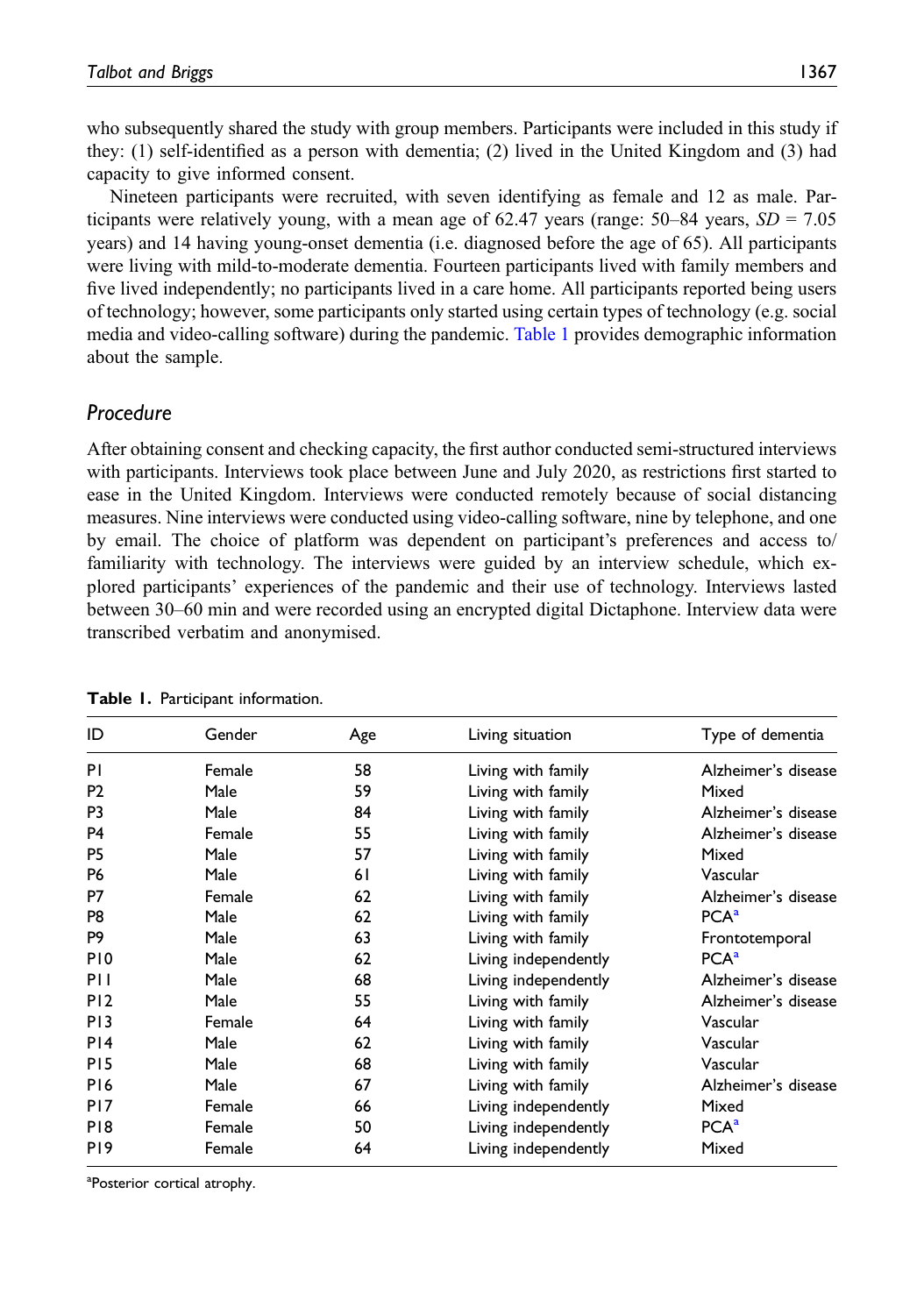# Analysis

Interview data were analysed thematically, following [Braun and Clarke](#page-14-17)'s (2006) approach. The first author began by familiarising herself with the data by reading and rereading interview transcripts, noting initial coding ideas for the subsequent phases of the analysis. The data were then coded semantically, reflecting the explicit content of the data. Coding was then reviewed by the second author who provided suggestions on how to interpret the data. Theme development was led by the first author and the second author provided consultation. The development of themes was guided by a positive technology lens ([Riva et al., 2020](#page-16-10)), where we focused on the reasons why participants turned to digital technologies and how these technologies enhanced personal experience. However, we were also alert and sensitive to the potential challenges people with dementia could face (e.g. 'Zoom fatigue', digital inclusion). The analysis was an iterative and reflective process, whereby the authors repeatedly returned to the data and literature until both authors agreed on the final themes.

### **Ethics**

Ethical approval was obtained from the host institution (ID: 24532). In accordance with the Mental Capacity Act [\(Department of Health, 2005\)](#page-14-18), participants were assumed to have capacity unless they demonstrated otherwise. Capacity was assessed remotely at the start of each interview. A checklist was used to determine participants' ability to understand and retain information about the research, to weigh up that information to reach a decision and to state a decision clearly. Informed consent was also obtained from participants' carers and participants were made aware that a carer or family member could also attend the interview if they wished. Consent was viewed as a dynamic and evolving process, whereby the researcher checked that participants were happy to continue with the study throughout the interview. If there was any doubt about capacity, consent was not taken. In this research, however, all participants demonstrated that they had capacity.

# **Results**

We generated five themes: (1) Technologies to assist with everyday life; (2) Technologies for social connection; (3) Technologies to feel good; (4) Technologies to find meaning; and (5) Hypercognitive technologies. Participants generally reported positive experiences of using digital technologies, which may be because all participants reported using technologies to some degree. Our themes speak to the adaptability of participants, who used digital technologies to counter the stresses of the pandemic, demonstrating agency and a willingness to use digital technologies.

#### Technologies to assist with everyday life

Participants described the ways in which they used digital technologies to support everyday life. During lockdown, people were encouraged to remain home, leaving the house simply for exercise. This meant that established routines were disrupted and for some, the outdoors became increasingly unfamiliar (see Talbot & Briggs,  $2021$ ). Some participants described using digital tools such as Google Maps more frequently during the pandemic, using it to orient themselves when leaving the house. In part, participants attributed this change to perceived symptom progression. For example, P10 recalled his experience of suddenly feeling lost on a local walk, but using Google Maps and photographs of landmarks on his phone to find his way again: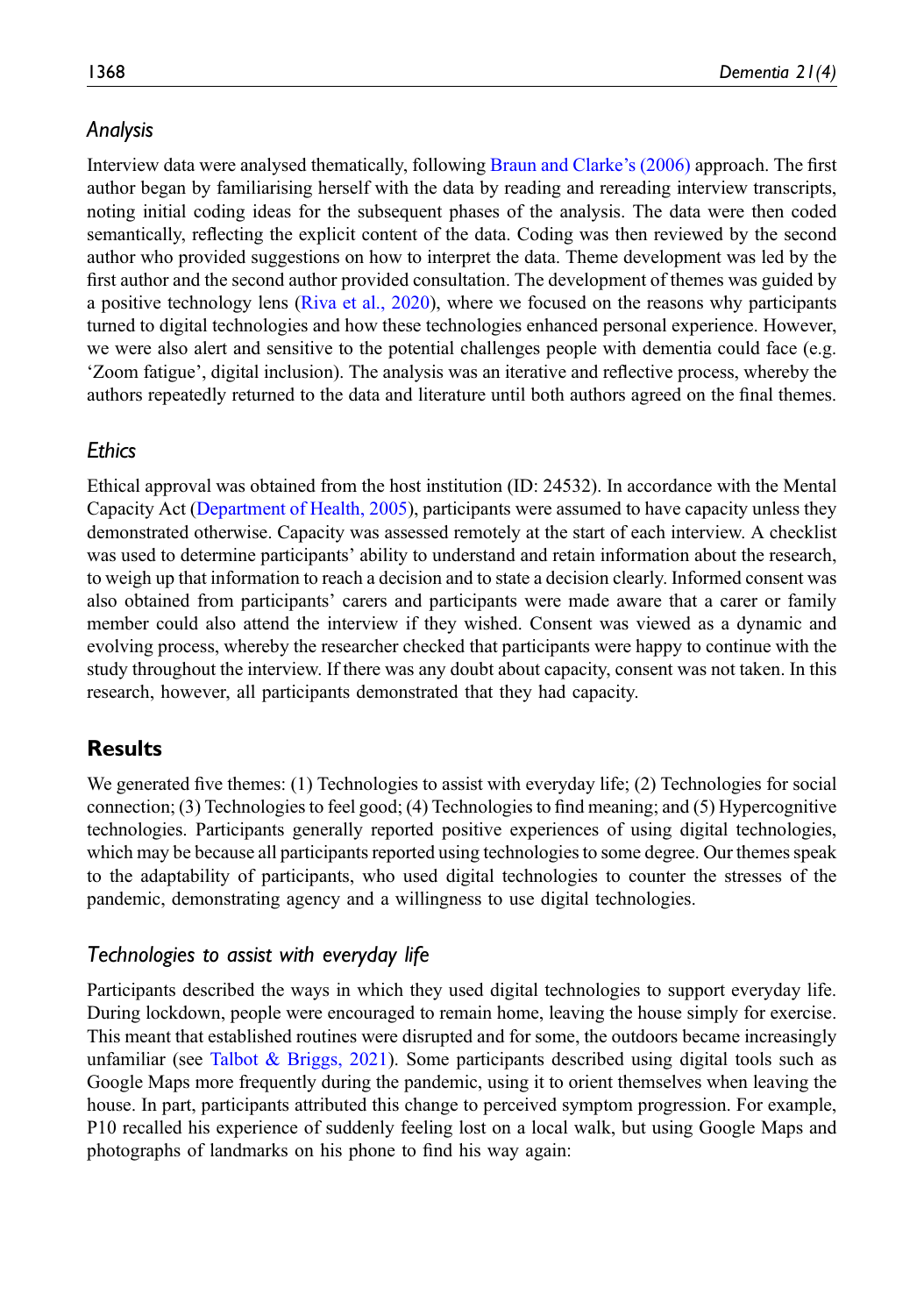Every Sunday I'd go for a stroll. It is it's very nice, and I go for a walk most mornings early doors. But I started losing track of where I am. And it's weird. So now what I've done is I've just used Google maps and I do photographs of landmarks and keep them on my phone and that's okay. (P10)

By using technology in this way, P10 was able to continue engaging with the outdoors and maintain his independence. Another key way in which people with dementia used digital technologies was for online shopping, primarily food shopping. Many of these participants turned to online shopping because they felt unable to visit stores offline due to a lack of dementia-friendly practices, practical issues with shopping and concerns about contracting COVID-19.

I'm keeping away from shops because I'm not sure exactly how the system in the shops are working anymore I'm just used to going into a shop, getting what I want, and getting out. There seems to be a system now so that's very very difficult to try and get to grips with. (P2)

While some participants had success with online shopping, many experienced challenges as they were unable to obtain a delivery slot. Consequently, participants reported feeling anxious about whether they would be able to obtain groceries and often became reliant on the good will of family members, neighbours and others in the local community:

We were helped by nobody, and if we didn't have family to help us, we would be struggling. We tried to do online shopping and it was like a three week wait. You can't do without food for three weeks. (P6)

As I say I've been lucky because I've had my village shop because I couldn't get online shopping. (P17)

This is consistent with other research conducted with people with dementia and unpaid carers, who also reported struggles purchasing groceries during the pandemic (e.g. [Giebel et al., 2021\)](#page-14-16). In part, difficulties obtaining delivery slots appeared to be the result of people with dementia not being classed as a vulnerable group, with many participants feeling 'forgotten' or 'side-lined':

We couldn't get on to do the online shopping because there was no spaces left, you know I've had to rely on hubby because family don't live nearby. There was nothing set up for any help for shopping. I don't think they looked at the people with dementia as being vulnerable. (P4)

It would have helped me if I'd have had a priority online shopping. So, it's simply the recognition that we exist that wasn't done at the beginning. (P17)

These findings suggest that while digital technologies for online shopping may be beneficial in theory, they are only effective in supporting those most vulnerable in society when policymaking is effective. Like [Giebel et al. \(2021\)](#page-14-16), our findings highlight practical access issues, which emphasise the need for increased recognition of the needs of people with dementia and support for equitable access to basic essentials.

# Technologies for social connection

Participants reported enhanced levels of loneliness and isolation during the pandemic, reflecting prior work (Alzheimer'[s Society, 2020;](#page-13-0) [Giebel et al., 2020\)](#page-14-12). To combat these feelings, participants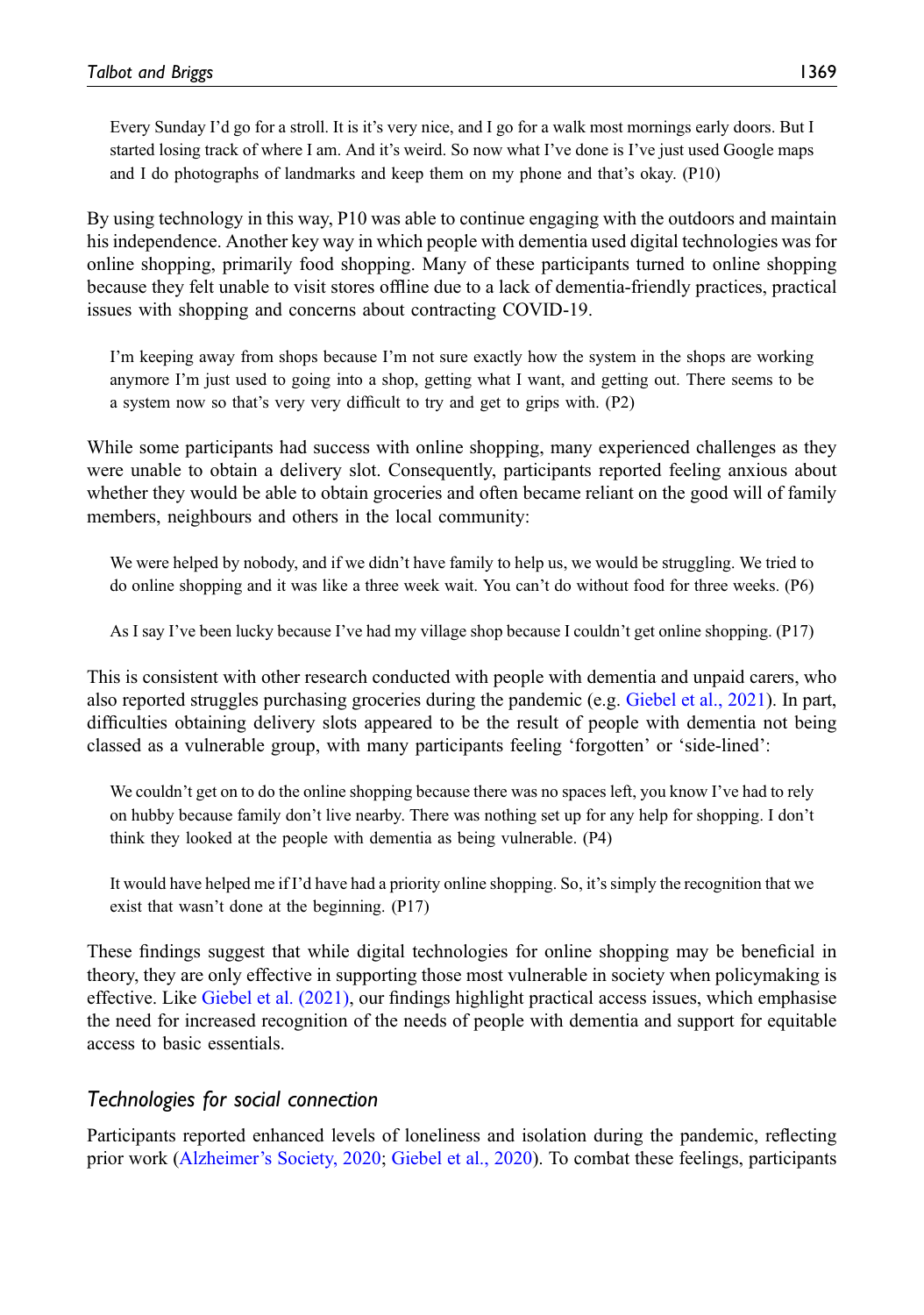turned to video-calling software and social media to connect with their peers and access much needed support:

It was hard. It was, to see it day after day. It's the same old every day. It's a good job I have people to talk to online, because it could have been a lot worse. (P14)

Being able to connect with others with dementia was a 'lifeline' for some participants. They described using social media and video-calling software to share strategies on how to cope with the stresses of the pandemic, highlighting the importance of speaking to people who faced similar difficulties:

I think on a bad day when you can't function and can't think straight, just having someone outside the home and someone who's got knowledge of dementia is vital really. (P7)

Being able to connect with people outside the home environment was important for participants, who often felt they could not speak openly with family members. For example, P1 said she could not speak candidly about dementia with family members but could speak freely with her peers online:

It's not like talking with other people who have got it. You laugh, you joke, you can laugh at yourself. My husband's still coming to terms with it, and I can't make silly jokes to make myself feel better because it's not fair to him. It was very difficult but what they did with the [dementia group], we still have a meeting once a month but on Zoom, so that was lovely. (P1)

These statements suggest that participants felt a sense of community among other people with dementia; as P10 stated: 'We used to be united against dementia, now we're united against COVID-19'. Here, we are reminded of the value of group membership, which can provide people with the social and psychological resources to counter challenges of everyday life ([Haslam et al., 2009](#page-15-12)) and may also be beneficial in digital settings ([Stuart et al., 2022\)](#page-16-16). We interpret participants'statements as evidence for digital technologies engendering a collective sense of identity, which enhanced wellbeing and provided a protective buffer against the isolation that accompanied lockdown measures.

Some participants experienced difficulties when using digital technologies to connect with others during the pandemic. To maintain their sense of social connectedness, they reported modifying the ways in which they used technology, exemplifying a willingness to continue using it. For example, P12 described his experience of using a speech-to-text application to facilitate communication with others:

That's a pretty good bit of technology for me because I just found it so difficult and long-winded to write, that I wasn't communicating, but now that I've got this app. I've got it on my phone and laptop. I can still do the odd emails, which is quite good because it's great to have everybody to help you, but it's still nice to do stuff yourself. (P12)

For P12, a speech-to-text app was important, given that opportunities for communication with people outside of the home environment was limited. These technologies appeared to not only improve the social connectedness of participants but also promote their independence by reducing the need for them to rely on others.

Interestingly, some participants felt that videoconferencing software made dementia groups more accessible as it removed the need for travel. As dementia groups moved online, participants reported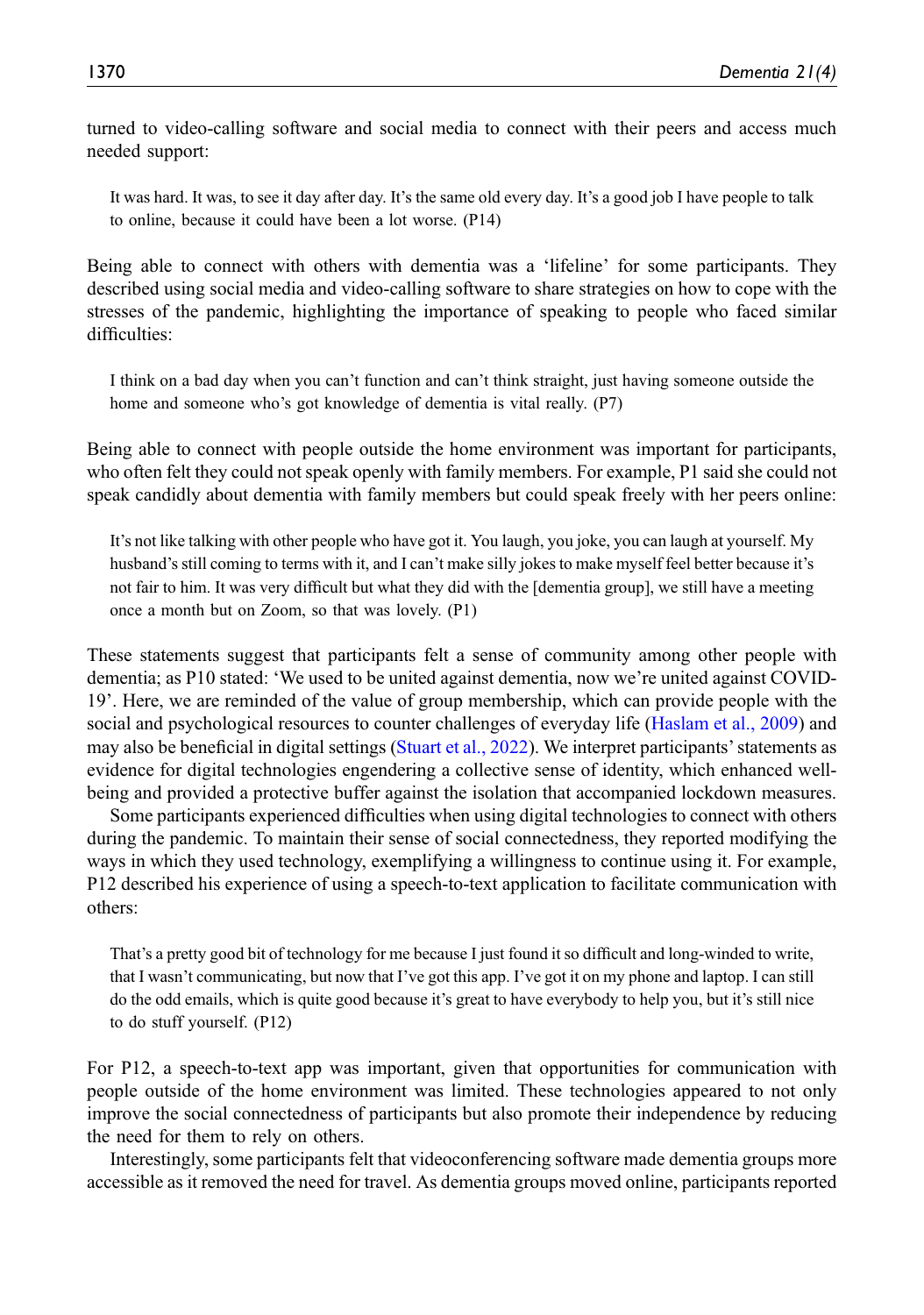attending more group meetings; in turn, this expanded their social networks. For example, P19 described her experience of meeting peers weekly (rather than monthly) and connecting with people from different places:

We used to meet every month but during this, we've met every week online, which has meant that some people that couldn't get there because they were just too far away sometimes could join us! It opened new opportunities. (P19)

These findings suggest that technologies such as videoconferencing software provide opportunities for social connection outside of one's direct offline networks. Therefore, these technologies may provide one way of countering the 'shrinking world' that often accompanies dementia ([Duggan](#page-14-1) [et al., 2008](#page-14-1)) and has been accelerated by the pandemic [\(Talbot & Briggs, 2021\)](#page-16-5).

Despite these benefits, participants also discussed the limitations of virtual peer support. While participants said they felt socially connected during group calls, they missed physical expressions of support, such as a hug, handshake or pat on the back:

Even though I have Zoom, it's the people contact, the hugs, shaking people's hands, seeing somebody you know face to face because we just haven't had that. (P4)

While our findings suggest that interpersonal technologies provided an important coping mechanism for people with dementia during the COVID-19 pandemic, participants' statements indicate that it was not a direct substitute for in-person support and may not be a suitable long-term means of support.

# Technologies to feel good

Participants described using technologies to enhance well-being, consistent with [Riva et al.](#page-16-10)'s (2020) framework. Participants explained that they struggled with boredom during the pandemic due to having more time available and, consequently, used technologies for enjoyment and to keep themselves occupied. This included using videoconferencing software to take part in activities, such as Pilates, aerobics, deep-breathing exercises and birdwatching, and to view theatre performances:

Monday, we have the local councillor come along and we have someone doing chair-obics for half an hour. On a Tuesday is breathing exercises and then there's an extra hour afterwards for chair-obics. (P5)

Another way in which participants used technology to enhance well-being included using it for reminiscence, which has been found to have positive short-term effects on cognition, quality of life, communication and mood (O'[Philbin et al., 2018\)](#page-15-13). Participants reported taking part in group video calls, in which they discussed photos or music that was important to them:

We said pick three songs and say why they were very important to you. Everyone did that and it almost brought you to a time of your life with a story. There's a story for every song you know, it's great. (P16)

These findings suggest that reminiscence can be facilitated by digital technologies and was an important coping strategy for some, transporting them to happier times that allowed them to forget about the stresses of the pandemic.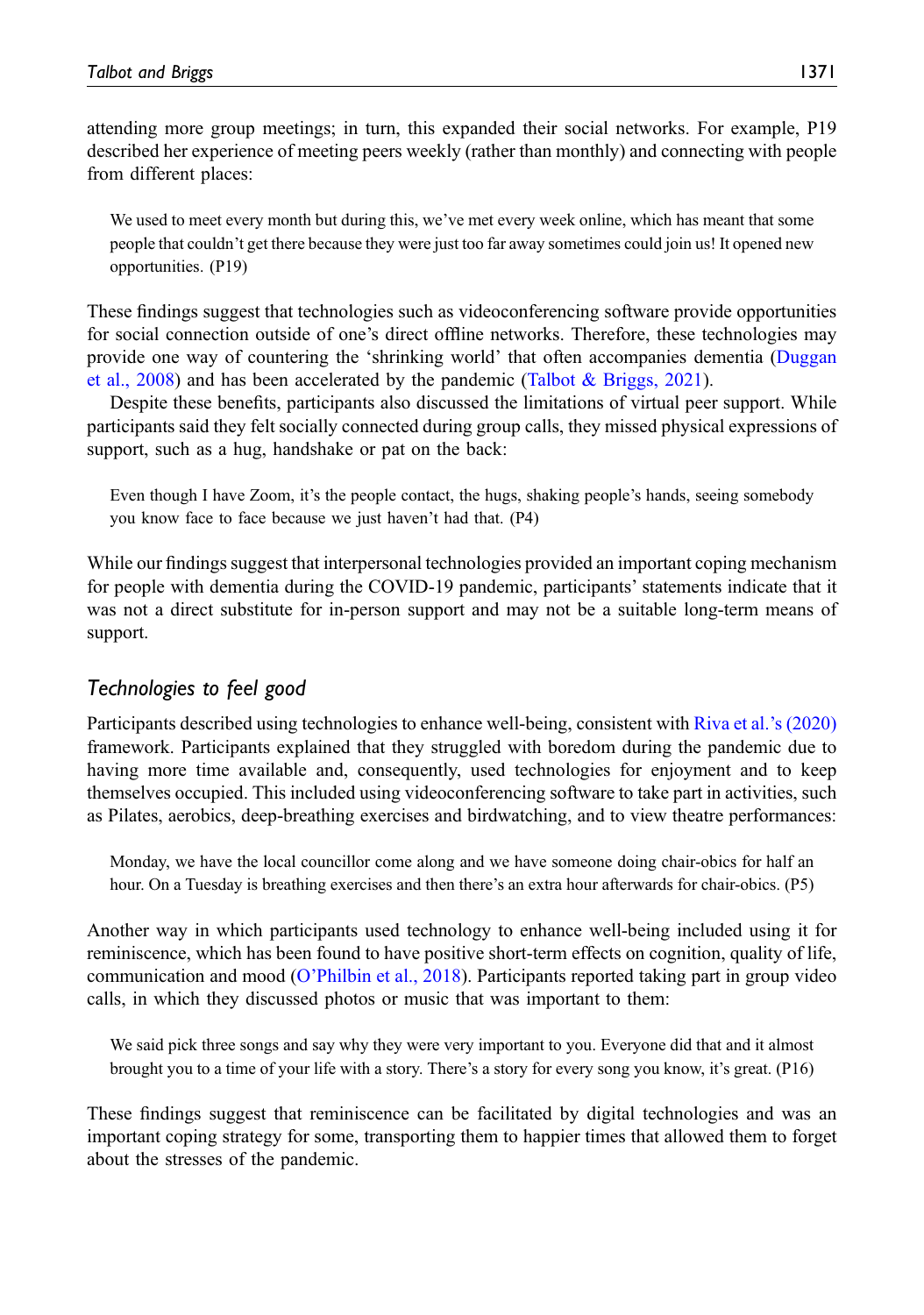Previous work suggests that a lack of cognitive stimulation during the pandemic potentially accelerated symptom progression among people with dementia (Alzheimer'[s Society, 2020](#page-13-0); [Giebel](#page-14-12) [et al., 2020](#page-14-12)). When reflecting on their use of technology, participants often described their usage in terms of keeping their brain 'ticking over'. For example, P16 felt that taking part in Twitter chats and video calls kept his brain active:

It would have got worse, but I've found that because we do a Twitter chat, so we're finding out stuff about what people want to know and it's just keeping your brain active. If you just sat and watched the television, you'd go loopy, you know you'd go loopy. I found that keeping very active helps. (P16)

Indeed, many participants were thankful for the cognitive stimulation that digital technologies offered, with some feeling that it provided a protective mechanism against symptom progression. Prior research highlights the importance of cognitive stimulation for people with dementia (e.g. [Aguirre et al., 2013](#page-13-2)). Our findings suggest that digital technologies may provide one way of facilitating cognitive stimulation, which may be particularly important during periods of lockdown when opportunities for stimulation are limited.

# Technologies to find meaning

Researchers have recommended that technologies should be designed to support the higher-level needs of people with dementia, facilitating activities that boost self-esteem and self-actualisation ([Dixon & Lazar, 2020](#page-14-7)). Consistent with this, we found that participants reported using digital technologies to counter a loss of meaning and self-worth during the pandemic, when opportunities for self-actualisation were limited ([Talbot & Briggs, 2021](#page-16-5)). Participants described using technologies for self-development, whereby they used sites such as YouTube or videoconferencing software to facilitate learning. For example, one participant discussed their experience of using YouTube to learn crafting skills:

I learned it through YouTube. I can't see the patterns very well so - on YouTube they do new different patterns that you can do, and they do it from start to stop so it's usually easier for me so I've made quite a few. (P18)

For others, learning how to use technologies was a new skill, which provided them with a sense of achievement. J1 spoke of using videoconferencing software for the first time:

Obviously for meetings, for Zoom and Microsoft, other sorts of things, so it is like learning a new skill. (P6)

Other participants reported using technologies to support their advocacy work. This involved using video-calling software, social media, smartphones, tablets or laptops to give talks about dementia; blog/vlog about lived experience and educate organisations. One participant said he used Zoom to advise a local hospital on how to be more dementia-friendly:

I've been acting as a liaison officer as a dementia advisor so that the hospital is dementia-friendly. And I've been down there once and when the restrictions took place, I've had a lot of Zoom meetings and team meetings with them. (P6)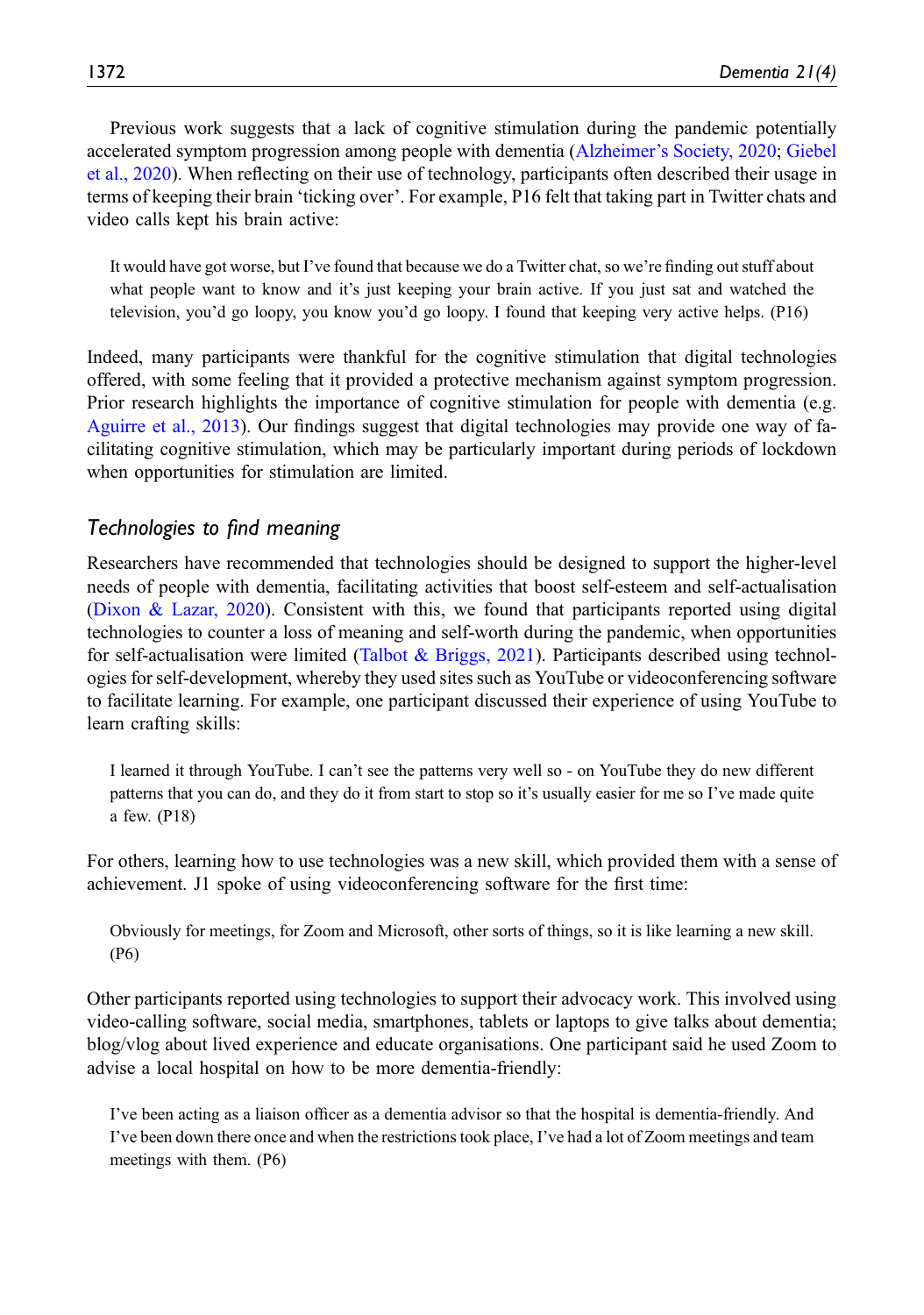Using technologies to facilitate advocacy is important, given that advocacy can be an important coping mechanism for people with dementia, providing a way of regaining purpose, respect and 'fighting back' against the disease (Weetch, O'[Dwyer, & Clare, 2020\)](#page-17-6). Thus, at a time when meaningful offline activities were cancelled, online advocacy provided a suitable alternative that facilitated self-worth and enabled some people to feel like they were continuing to contribute to society.

In addition to online advocacy, participants said they used technologies to enhance self-worth by taking part in research, acting as advisors on studies, helping others with dementia, continuing voluntary work and taking part in religious activities:

The wonders of technology - there's voluntary work I do that involves people living with this condition at home. (P9)

Well church, I have church on Zoom and bible study on Zoom as well on a Tuesday morning which has helped me. (P3)

This use of technology engendered a sense of purpose among participants; as one participant stated, it made them 'feel needed'. Meaningful activity is important for people with dementia as it can preserve dignity and a sense of identity [\(Roach & Drummond, 2014\)](#page-16-2). Our findings suggest that digital technologies can enhance feelings of self-worth for some people with dementia, thereby enhancing personal experience and potentially helping them to 'live well' with the diagnosis.

# Hypercognitive technologies

People with dementia may face accessibility issues when using technologies, such as difficulties with readability and issues with navigation ([Joddrell & Astell, 2016\)](#page-15-5). In our interviews, we found that participants described cognitive fatigue and usability issues as the types of challenges they faced. Video-calling software was described as particularly cognitively demanding, with many participants expressing that they experienced 'Zoom fatigue':

I overused zoom to start with. On the day, my eyes were dry and tired, couldn't concentrate. The day after would be a "foggy" day, meaning brain on a real go slow, could do nothing. (P8)

While Zoom fatigue has not been empirically tested or fully conceptualised in research, its effects appeared strong for people with dementia, causing headaches, fatigue and enhanced problems with concentration. This may be because conversations via video-calling software were more demanding for participants. For example, participants described the challenge of managing conversations without non-verbal cues:

The face to face I can sort of - not lip read - but sort of know what they're saying but it's still difficult, a lot more than a normal meeting because well sometimes it can go that way in a call. (P18)

Non-verbal cues such as bodily contact, eye contact and gestures can promote effective com-munication with people with dementia ([Jootun & McGhee, 2011](#page-15-14)). However, our findings suggest that some of these cues may not translate well into online settings, thus inhibiting communication.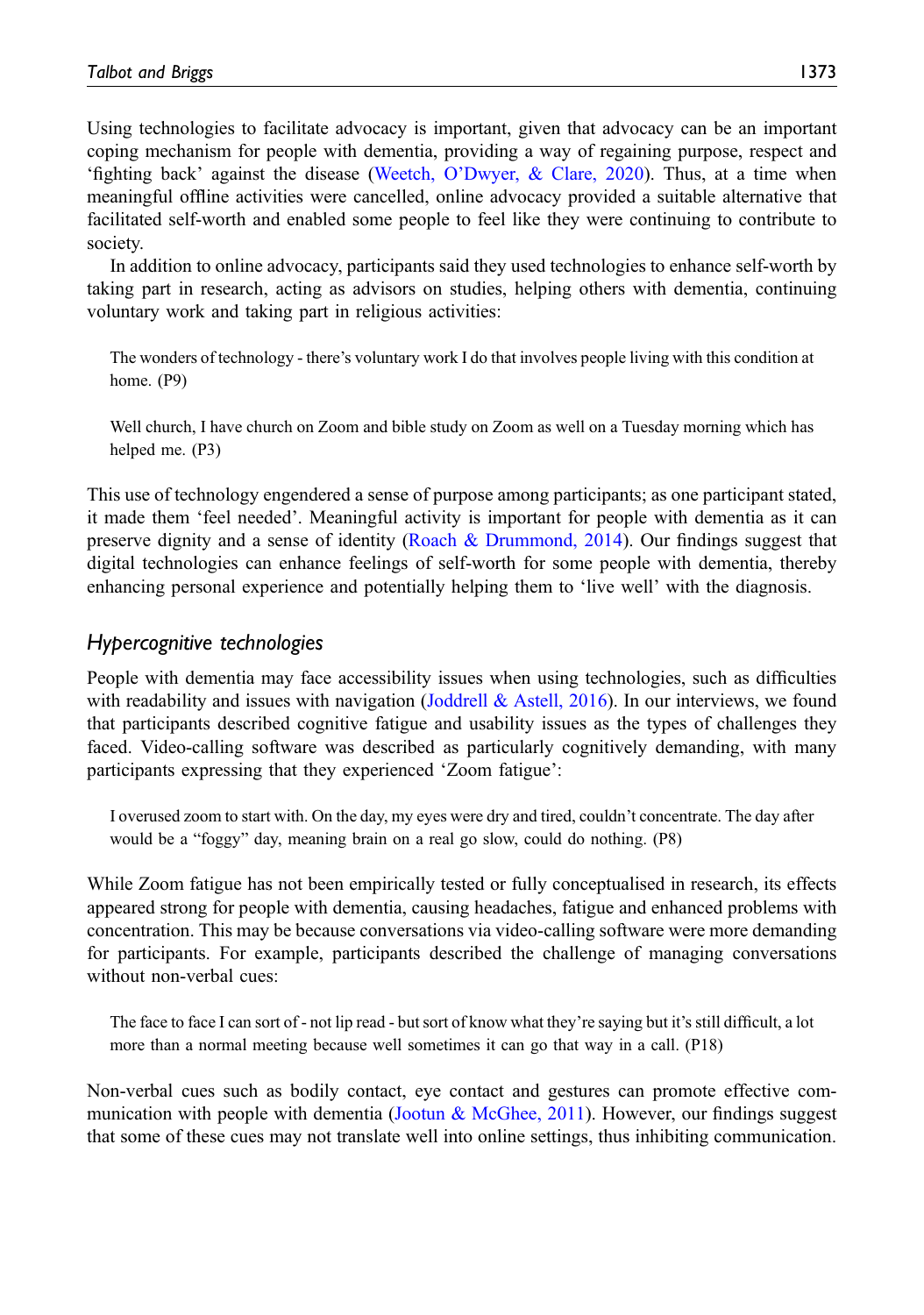Participants also described perceptual problems, whereby they found it difficult to process images or recognise others on screens. This gave them headaches, created awkward situations and exacerbated feelings of embarrassment and exclusion:

A lot of Alzheimer's stuff really, recognizing people, and when I get on the Zoom, I can get embarrassed. So, I just come out of it because I can't put their names up on the screen and can't remember who they were from last week, so that's upsetting really because I don't feel part of the group. (P7)

Another key challenge concerned participants' ability to navigate and remember how to use digital technologies. As a result, participants often felt they were reliant on others:

I eventually got around to using technology but I have to have someone on hand or someone to set it up for me unless I've done something wrong with technology, I press the wrong button. (P7)

I wouldn't be able to do it if my husband wasn't here. (P1)

While assistance from family members was necessary, participants expressed that they wanted to use technologies independently. They provided suggestions for promoting independent technology usage among people with dementia, including training courses and dementia-friendly instructions. One participant suggested that accessible instruction cards could be sent to people with dementia:

Maybe there can be a sort of card that can be sent, when you're setting up a Zoom meeting, maybe a card can be sent through, or an email, with it on there. (P1)

This could be beneficial for people with dementia, promoting their independence by enabling them to use technologies without relying on others. In turn, this may promote self-growth and enhance levels of mastery.

# **Discussion**

We examined how people with mild-to-moderate dementia used digital technologies during the COVID-19 pandemic to examine the benefits and challenges these technologies presented. Using a positive technology lens, we found that digital technologies such as video-calling software and social media hold great potential to boost social connectedness, well-being and self-actualisation among people with dementia. In line with our critical dementia approach, we recognise that such technologies helped many participants to maintain a sense of self as a contributor to society, whether through digital volunteering or through skills acquisition (cf [Brankaert et al., 2019](#page-14-8)). Our findings suggest that the people with dementia who participated in this study cannot be viewed as passive actors who experienced the pandemic stoically. Instead, their statements suggest they are active agents who actively sought out technologies to meet their needs, which contrasts with a public dialogue that often identifies them as 'victims' and 'sufferers' [\(Peel, 2014\)](#page-16-6). Thus, it is important that we continue to move beyond approaches that infantilise and disempower people with dementia and recognise them as people with agency.

Despite these benefits, participants also outlined the challenges they faced when using technologies. For example, they found it cognitively demanding, experienced perceptual difficulties and struggled to manage online conversations. In some cases, even when technologies were available that could assist with everyday life (i.e. online shopping), these were ineffective as policies did not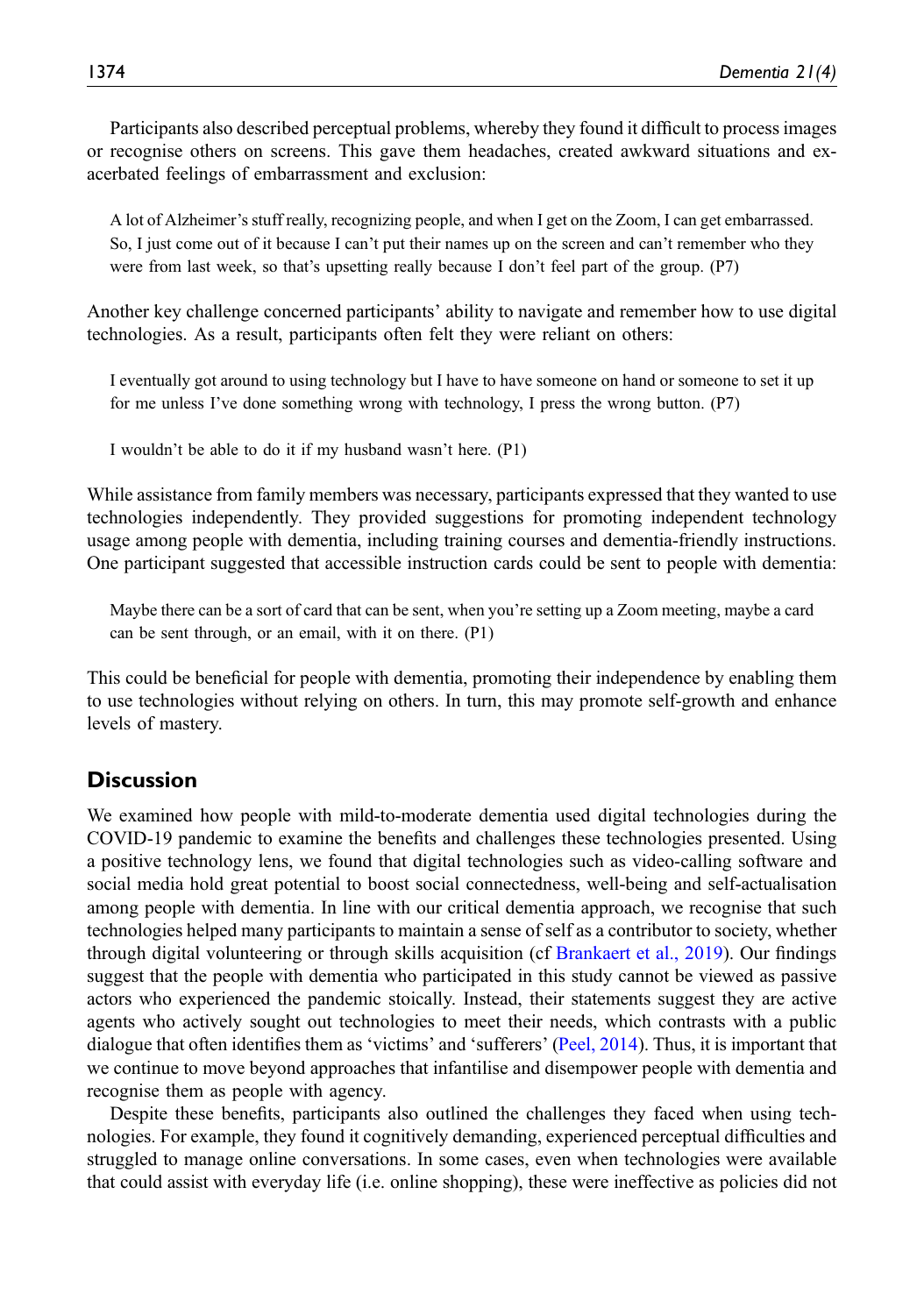identify people with dementia as 'vulnerable'. As there is increasing pressure for offline spaces to be dementia-friendly (e.g. Alzheimer'[s Society, 2013\)](#page-13-1), we advocate that online spaces should also be accessible for and inclusive of people with dementia. Designers could therefore consider engaging people with dementia throughout all stages of the design process, thereby adopting a 'nothing about us without us' approach to HCI.

While participants demonstrated an ability to learn technological skills, they often expressed a need for training on how to use digital technologies. This training could be particularly helpful for people with dementia who live alone or who may not have support directly available to them. We therefore recommend such training is developed and helpful resources are made available. As one participant suggested, dementia-friendly leaflets could be developed that contain accessible information on how to use technologies, such as email, Twitter and Zoom. However, it is important that resources are co-produced with people with dementia. Other researchers have developed initiatives that aim to support older adults in training their peers to be aware of cybersecurity threats and how to counter them (e.g. CyberGuardians; [Nicholson & McGlasson, 2020\)](#page-15-15). A similar codesigned programme on how to use digital technologies may be beneficial for people with earlystage dementia. This may serve to promote digital engagement, literacy and inclusion among people with dementia, as well as fostering a sense of community. In turn, this may enhance well-being, combat isolation and improve self-worth.

#### Limitations

Despite our promising findings, there are some limitations of our work. Firstly, we did not include operationalised measures of dementia, well-being or social connectedness in the study design and instead relied on self-reports. In the future, such measures could be included to verify diagnoses and further explore associations between technology usage and well-being.

Participants were recruited from social media and remotely through dementia networks. Therefore, our sample may have been more likely to have positive views of technology. Consistent with this, the participants in our sample often recognised that they occupy privileged positions to be able to access the internet and digital technologies. This may not be the case for individuals who live rurally or who are from lower socio-economic backgrounds. In the future, researchers could speak to people with dementia from diverse backgrounds and individuals who do not use technology to examine the barriers they face.

Our sample was also relatively young, with most participants having young-onset, mild-tomoderate dementia. Research suggests that people with dementia who use technologies such as social media tend to be relatively young [\(Talbot et al., 2020a\)](#page-16-7), which begs the question of whether our findings in relation to agency and learning are limited to this group. Of course, there are likely to be cohort effects here, such that digital competence will improve as younger generations age, but digital competence may also decline as dementia progresses. That being said, with careful design, even those with more severe dementia and with relatively little digital experience can develop digital agency, for example, in a digital art setting, as demonstrated by [Lazar et al. \(2017\).](#page-15-7) Therefore, we remain positive about this approach and argue that our study provides an important foundation for understanding how people with dementia use digital technologies during a time of change and the challenges they face.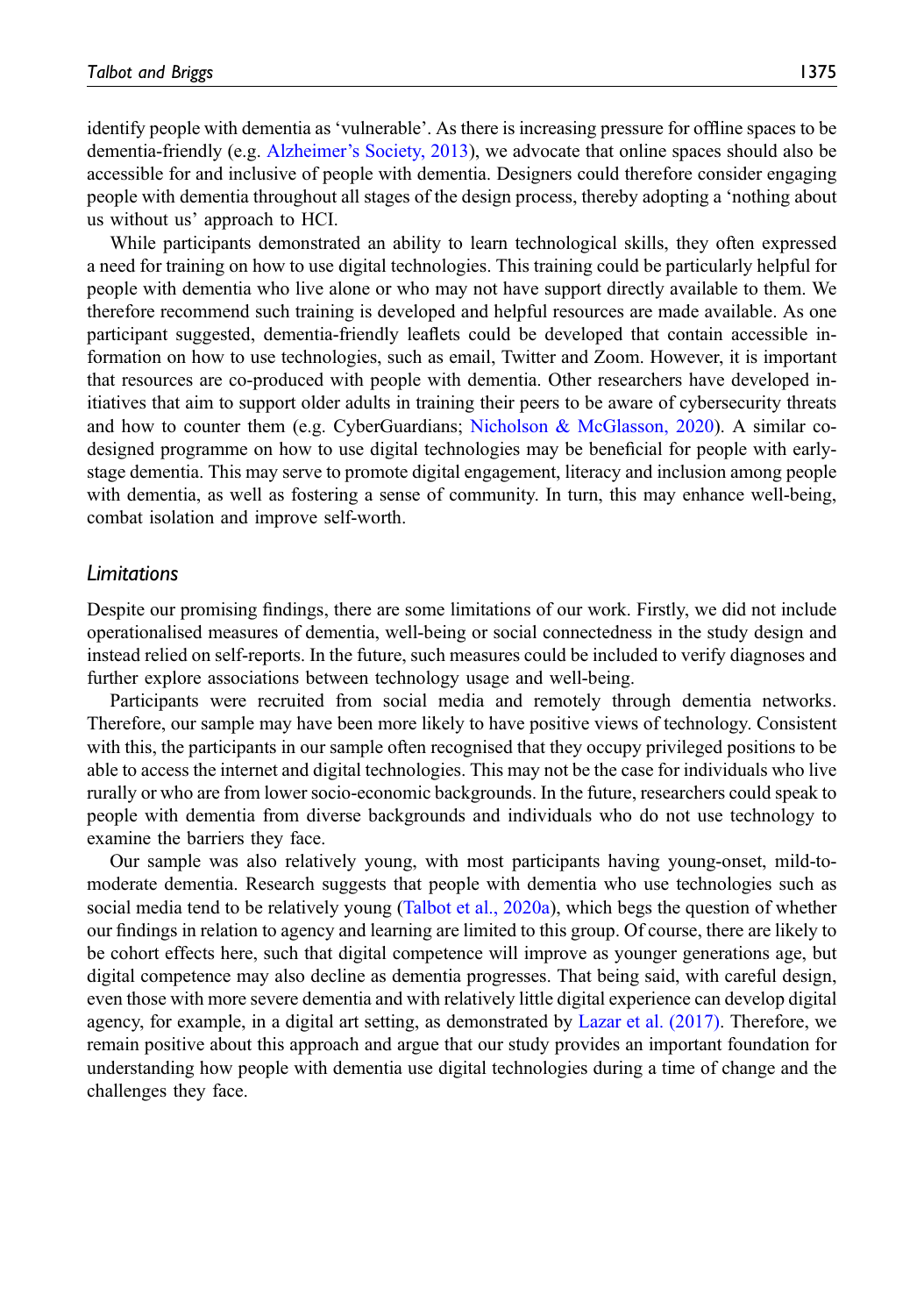# Conclusion

In conclusion, people with mild-to-moderate dementia used digital technologies to facilitate social connection, improve well-being, promote self-actualisation and assist with everyday life during the COVID-19 pandemic. For example, they used video-calling software to access peer support and combat isolation; games and social media for cognitive stimulation and YouTube videos to learn new skills. Participants viewed these technologies as vital in combatting the social isolation, loss of selfworth and lack of stimulation that accompanied the pandemic. Therefore, our findings speak to the ability and willingness of participants to adapt to the stresses of the pandemic and use technology to meet their needs, suggesting that they should be viewed as active agents rather than passive users. Despite these benefits, people with dementia sometimes found it difficult to use technologies, experiencing cognitive fatigue and facing usability issues. In some cases, even when digital technologies were available and could be used to assist with everyday life, these were ineffective due to policies that did not identify people with dementia as 'vulnerable' and therefore provided a barrier to accessing basic necessities. In future, we recommend that training on how to use technologies is co-produced with people with dementia and that designers of digital technologies engage with the voices of people with dementia throughout the design process. In turn, this could promote the digital inclusion, social connectedness, well-being and self-worth of people with dementia.

# Acknowledgements

We would like to thank the participants for contributing their time and experiences.

# Declaration of conflicting interests

The author(s) declared no potential conflicts of interest with respect to the research, authorship, and/or publication of this article.

# Funding

The author(s) disclosed receipt of the following financial support for the research, authorship, and/or publication of this article: This work was supported by the Engineering and Physical Sciences Research Council funded Centre for Digital Citizens [grant number EP/T022582/1].

# Ethical approval

Ethical approval was obtained from the Northumbria University Ethics Board [24532].

# ORCID iD

Catherine V Talbot **b** <https://orcid.org/0000-0001-9353-8990>

# **References**

- <span id="page-13-2"></span>Aguirre, E., Woods, R. T., Spector, A., & Orrell, M. (2013). Cognitive stimulation for dementia: A systematic review of the evidence of effectiveness from randomised controlled trials. Ageing Research Reviews, 12(1), 253–262. <https://doi.org/10.1016/j.arr.2012.07.001>
- <span id="page-13-1"></span>Alzheimer's Society (2013). Building a dementia friendly community: A priority for everyone. Retrieved from http://www.actonalz.org/sites/default/fi[les/documents/Dementia\\_friendly\\_communities\\_full\\_report.pdf](http://www.actonalz.org/sites/default/files/documents/Dementia_friendly_communities_full_report.pdf).
- <span id="page-13-0"></span>Alzheimer's Society (2020). Worst hit: dementia during coronavirus. Retrieved from [https://www.alzheimers.](https://www.alzheimers.org.uk/sites/default/files/2020-09/Worst-hit-Dementia-during-coronavirus-report.pdf) org.uk/sites/default/fi[les/2020-09/Worst-hit-Dementia-during-coronavirus-report.pdf](https://www.alzheimers.org.uk/sites/default/files/2020-09/Worst-hit-Dementia-during-coronavirus-report.pdf)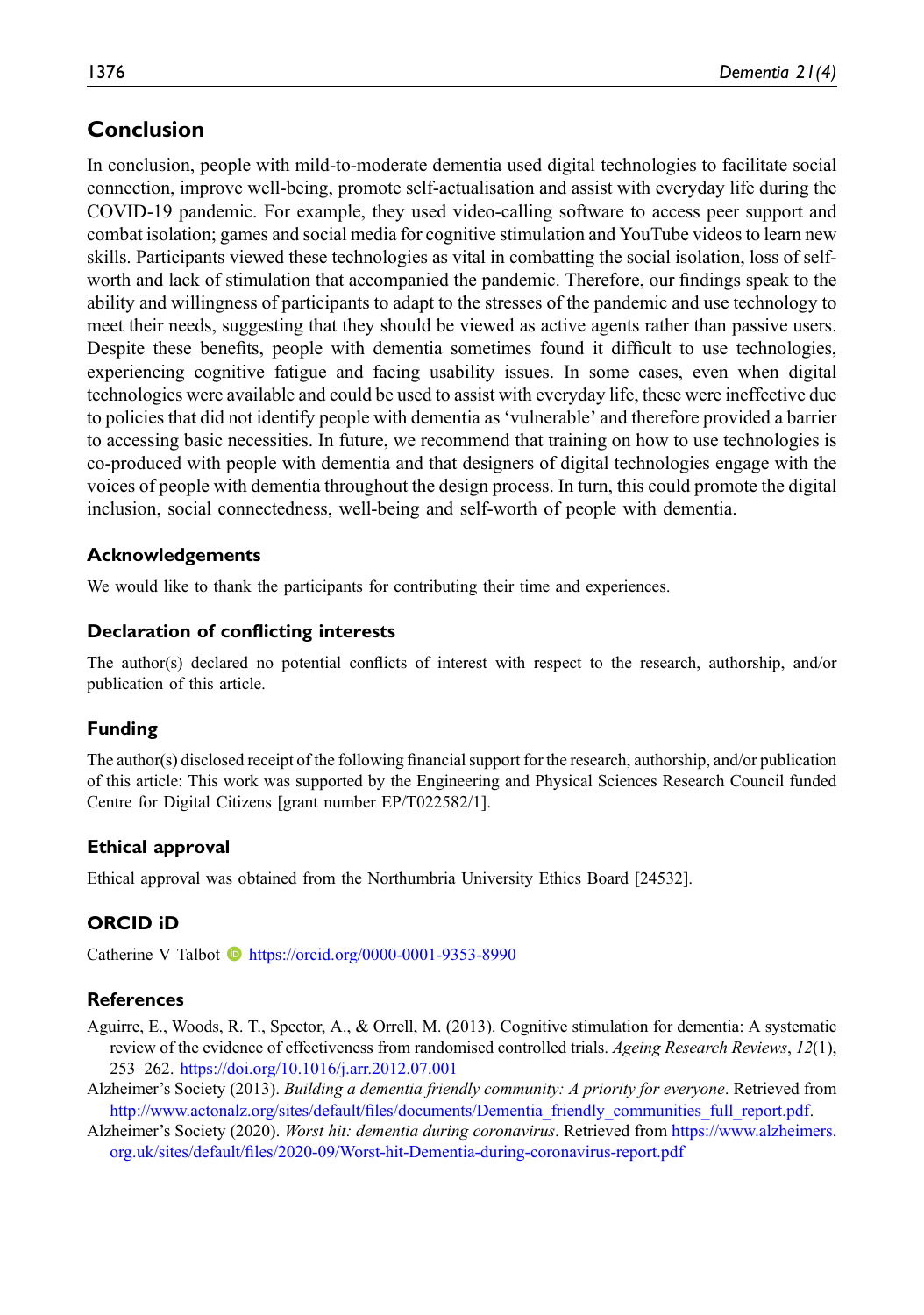- <span id="page-14-6"></span>Astell, A. (2006). Technology and personhood in dementia care. Quality in Ageing: Policy, Practice and Research, 7(1), 15–25. <https://doi.org/10.1108/14717794200600004>
- <span id="page-14-10"></span>Baldwin, C., & Bradford Dementia Group. (2008). Narrative (,) citizenship and dementia: the personal and the political. Journal of Aging Studies, 22(3), 222–228. <https://doi.org/10.1016/j.jaging.2007.04.002>
- <span id="page-14-9"></span>Bartlett, R. (2016). Scanning the conceptual horizons of citizenship. Dementia, 15(3), 453–461. [https://doi.org/](https://doi.org/10.1177/1471301216644114) [10.1177/1471301216644114](https://doi.org/10.1177/1471301216644114)
- <span id="page-14-0"></span>Beard, R. L., & Fox, P .J. (2008). Resisting social disenfranchisement: Negotiating collective identities and everyday life with memory loss. Social Science & Medicine, 66(7), 1509–1520. [https://doi.org/10.1016/j.](https://doi.org/10.1016/j.socscimed.2007.12.024) [socscimed.2007.12.024](https://doi.org/10.1016/j.socscimed.2007.12.024)
- <span id="page-14-11"></span>Beaunoyer, E., Dupéré, S., & Guitton, M. J. (2020). COVID-19 and digital inequalities: reciprocal impacts and mitigation strategies. Computers in Human Behavior, 111(6), Article 106424. [https://doi.org/10.1016/j.chb.](https://doi.org/10.1016/j.chb.2020.106424) [2020.106424](https://doi.org/10.1016/j.chb.2020.106424)
- <span id="page-14-8"></span>Brankaert, R., Kenning, G., Welsh, D., Foley, S., Hodge, J., & Unbehaun, D. (2019). Intersections in HCI, design and dementia: Inclusivity in participatory approaches. In DIS'19 Companion: Companion Publication of the 2019 on Designing Interactive Systems Conference 2019 companion, San Diego, CA, June 23–28, 2019 (pp. 357-360). [https://doi.org/10.1145/3301019.3319997.](https://doi.org/10.1145/3301019.3319997) on
- <span id="page-14-17"></span>Braun, V., & Clarke, V. (2006). Using thematic analysis in psychology. *Qualitative Research in Psychology*. 3(2), 77–101. <https://doi.org/10.1191/1478088706qp063oa>
- <span id="page-14-4"></span>Clare, L., Rowlands, J. M., & Quin, R. (2008). Collective strength: the impact of developing a shared social identity in early-stage dementia. *Dementia*, 7(1), 9–30. <https://doi.org/10.1177/1471301207085365>
- <span id="page-14-13"></span>Clare, L., Wu, Y-T., Jones, I. R., Victor, C. R., Nelis, S. M, Martyr, A., Quinn, C., Litherland, R., Pickett, J. A., Hindle, J. V., Jones, R. W., Knapp, M., Kopelman, M. D., Morris, R. G., Rusted, J. M., Thom, J. M., Lamont, R. A., Henderson, C., Rippon, I., & Matthews, F. E. (2019). A comprehensive model of factors associated with subjective perceptions of "living well" with dementia: findings from the IDEAL study. Alzheimer Disease and Associated Disorders, 33(1), 36–41. <https://doi.org/10.1097/WAD.0000000000000286>
- <span id="page-14-5"></span>Craig, D., & Strivens, E. (2016). Facing the times: A young onset dementia support group: Facebook<sup>tm</sup> style. Australasian Journal on Ageing, 35(1), 48–53. <https://doi.org/10.1111/ajag.12264>
- <span id="page-14-18"></span>Department of Health (2005). Mental capacity Act. London, UK. HMSO.
- <span id="page-14-3"></span>Department of Health (2016). Prime minister's challenge on dementia. Retrieved 5th May 2021 from: [https://](https://assets.publishing.service.gov.uk/government/uploads/system/uploads/attachment_data/file/414344/pm-dementia2020.pdf) [assets.publishing.service.gov.uk/government/uploads/system/uploads/attachment\\_data/](https://assets.publishing.service.gov.uk/government/uploads/system/uploads/attachment_data/file/414344/pm-dementia2020.pdf)file/414344/pm-dementia2020. [pdf](https://assets.publishing.service.gov.uk/government/uploads/system/uploads/attachment_data/file/414344/pm-dementia2020.pdf)
- <span id="page-14-7"></span>Dixon, E., & Lazar, A. (2020). Approach matters: Linking practitioner approaches to technology design for people with dementia. In Chi '20: Proceedings of the 2020 CHI Conference on Human Factors in Computing Systems, Honolulu HI, April 25–30, 2020 (pp. 1–15). <https://doi.org/10.1145/3313831.3376432>
- <span id="page-14-1"></span>Duggan, S., Blackman, T., Martyr, A., & Van Schaik, P. (2008). The impact of early dementia on outdoor life: a 'shrinking world. Dementia, 7(2), 191–204. <https://doi.org/10.1177/1471301208091158>
- <span id="page-14-15"></span>Gaggioli, A., Villani, D., Serino, S., Banos, R., & Botella, C (2019). Positive technology: designing eexperiences for positive change. Frontiers in Psychology, 10, 1571. [https://doi.org/10.3389/fpsyg.2019.](https://doi.org/10.3389/fpsyg.2019.01571) [01571](https://doi.org/10.3389/fpsyg.2019.01571)
- <span id="page-14-2"></span>Gerritsen, D. L., Kuin, Y., & Nijboer, J. (2014). Dementia in the movies: the clinical picture. Aging & Mental Health, 18(3), 276–280. <https://doi.org/10.1080/13607863.2013.837150>
- <span id="page-14-12"></span>Giebel, C., Cannon, J., Hanna, K., Butchard, S., Eley, R., Gaughan, A., Komuravelli, A., Shenton, J., Callaghan, S., Tetlow, H., Limbert, S., Whittington, R., Rogers, C., Rajagopal, M., Ward, K., Shaw, L., Corcoran, R., Bennett, K., & Gabbay, M. (2020). Impact of COVID-19 related social support service closures on people with dementia and unpaid carers: a qualitative study. Aging & Mental Health,  $25(7)$ , 1–8. [https://doi.org/](https://doi.org/1080/13607863.2020.1822292) [1080/13607863.2020.1822292](https://doi.org/1080/13607863.2020.1822292)
- <span id="page-14-14"></span>Giebel, C. M., Challis, D. J., & Montaldi, D. (2016). A revised interview for deterioration in daily living activities in dementia reveals the relationship between social activities and wellbeing. *Dementia*, 15(5), 1068–1081. <https://doi.org/10.1177/1471301214553614>
- <span id="page-14-16"></span>Giebel, C., Pulford, D., Cooper, C., Lord, K., Shenton, J., Cannon, J., Gabbay, M., Tetlow, H., Limbert, S., Callaghan, S., Whittington, R., Rogers, C., Komuravelli, A., Rajagopal, M., Eley, R., Downs, M., Reilly, S.,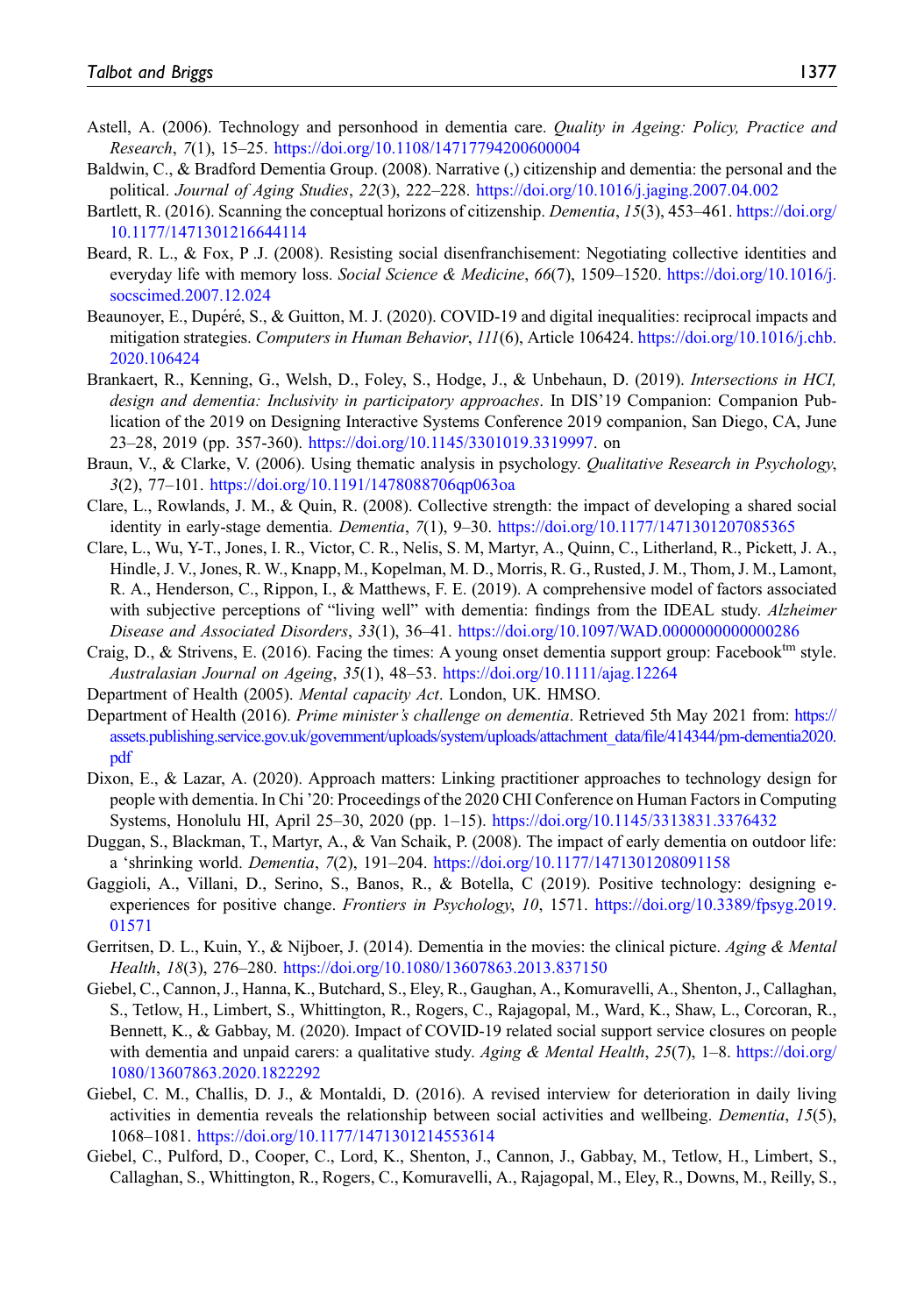Ward, K., Gaughan, A., & Gabbay, M. (2021). COVID-19-related social support service closures and mental well-being in older adults and those affected by dementia: a UK longitudinal survey. *BMJ open*,  $I/(1)$ , Article e045889. <https://doi.org/10.1136/bmjopen-2020-045889>

- <span id="page-15-12"></span>Haslam, S. A., Jetten, J., & Waghorn, C. (2009). Social identification, stress and citizenship in teams: A fivephase longitudinal study. Stress and Health, 25(1), 21–30. <https://doi.org/10.1002/smi.1221>
- <span id="page-15-5"></span>Joddrell, P., & Astell, A. J. (2016). Studies involving people with dementia and touchscreen technology: A literature review. JMIR Rehabilitation and Assistive Technologies, 3(2), e10. [https://doi.org/10.2196/rehab.](https://doi.org/10.2196/rehab.5788) [5788](https://doi.org/10.2196/rehab.5788)
- <span id="page-15-10"></span>Johannes, N., Vuorre, M., & Przybylski, A. K. (2021). Video game play is positively correlated with well-being. Royal Society Open Science, 8(2), 202049. <https://doi.org/10.1098/rsos.202049>
- <span id="page-15-14"></span>Jootun, D., & McGhee, G. (2011). Effective communication with people who have dementia. Nursing Standard, 25(25), 40-47. <https://doi.org/10.7748/ns2011.02.25.25.40.c8347>
- <span id="page-15-3"></span>Kannaley, K., Mehta, S., Yelton, B., & Friedman, D. B. (2019). Thematic analysis of blog narratives written by people with Alzheimer's disease and other dementias and care partners. Dementia, 18(7-8), 3071-3090. <https://doi.org/10.1177/1471301218768162>
- <span id="page-15-6"></span>Kerssens, C., Kumar, R., Adams, A. E., Knott, C. C, Matalenas, L., Sanford, J.A., & Rogers, W. A. (2015). Personalized technology to support older adults with and without cognitive impairment living at home. American Journal of Alzheimer's Disease & Other Dementias, 30(1), 85–97. [https://doi.org/10.1177/](https://doi.org/10.1177/1533317514568338) [1533317514568338](https://doi.org/10.1177/1533317514568338)
- <span id="page-15-11"></span>Lai, J., & Widmar, N. O. (2020). Revisiting the digital divide in the COVID-19 era. Applied Economic Perspectives and Policy, 43(1), 458–464. <https://doi.org/10.1002/aepp.13104>
- <span id="page-15-2"></span>Langdon, S. A., Eagle, A., & Warner, J. (2007). Making sense of dementia in the social world: A qualitative study. Social Science & Medicine, 64(4), 989–1000. <https://doi.org/10.1016/j.socscimed.2006.10.029>
- <span id="page-15-7"></span>Lazar, A., Edasis, C., & Piper, A. M. (2017). A critical lens on dementia and design in HCI. In CHI '17: Proceedings of the 2017 CHI Conference on Human Factors in Computing Systems, Denver Colorado, May 6–11, 2017 (pp. 2175–2188). <https://doi.org/10.1145/3025453.3025522>
- <span id="page-15-4"></span>Lim, F. S., Wallace, T., Luszcz, M. A., & Reynolds, K. J. (2013). Usability of tablet computers by people with early-stage dementia. Gerontology, 59(2), 174–182. <https://doi.org/10.1159/000343986>
- <span id="page-15-8"></span>Madjaroff, G., & Mentis, H. (2017). Narratives of older adults with mild cognitive impairment and their caregivers. In Assets '17: Proceedings of the 19th International ACM SIGACCES Conferences on Computers and Accessibility, Baltimore, MD, 20 October 2017–1 November 2017 (pp. 140–149). [https://](https://doi.org/10.1145/3132525.3132554) [doi.org/10.1145/3132525.3132554](https://doi.org/10.1145/3132525.3132554)
- <span id="page-15-0"></span>Martyr, A., & Clare, L. (2012). Executive function and activities of daily living in Alzheimer's disease: A correlational meta-analysis. Dementia and Geriatric Cognitive Disorders, 33(2–3), 189–203. [https://doi.](https://doi.org/10.1159/000338233) [org/10.1159/000338233](https://doi.org/10.1159/000338233)
- <span id="page-15-1"></span>Martyr, A., Nelis, S. M., Quinn, C., Rusted, J. M., Morris, R. G., & Clare, L. (2019). The relationship between perceived functional difficulties and the ability to live well with mild-to-moderate dementia: Findings from the IDEAL programme. *International Journal of Geriatric Psychiatry*, 34(8), 1251–1261. [https://doi.org/10.](https://doi.org/10.1002/gps.5128) [1002/gps.5128](https://doi.org/10.1002/gps.5128)
- <span id="page-15-9"></span>Neal, D., Berg, F. D. V., Planting, C., Ettema, T., Dijkstra, K., Finnema, E., & Dröes, R. M. (2021). Can use of digital technologies by people with dementia improve self-management and social participation? A systematic review of effect studies. Journal of Clinical Medicine, 10(4), 604. [https://doi.org/10.3390/](https://doi.org/10.3390/jcm10040604) [jcm10040604](https://doi.org/10.3390/jcm10040604)
- <span id="page-15-15"></span>Nicholson, J., & McGlasson, J. (2020). CyberGuardians: Improving community cyber resilience through embedded peer-to-peer support. In Companion Publication of the 2020 ACM designing interactive systems conference, Eindhoven Netherlands, July 6–10, 2020 (pp. 117–121).
- <span id="page-15-13"></span>O'Philbin, L., Woods, B., Farrell, E. M., Spector, A. E., & Orrell, M. (2018). Reminiscence therapy for dementia: an abridged cochrane systematic review of the evidence from randomized controlled trials. Expert Review of Neurotherapeutics, 18(9), 715–727. <https://doi.org/10.1080/14737175.2018.1509709>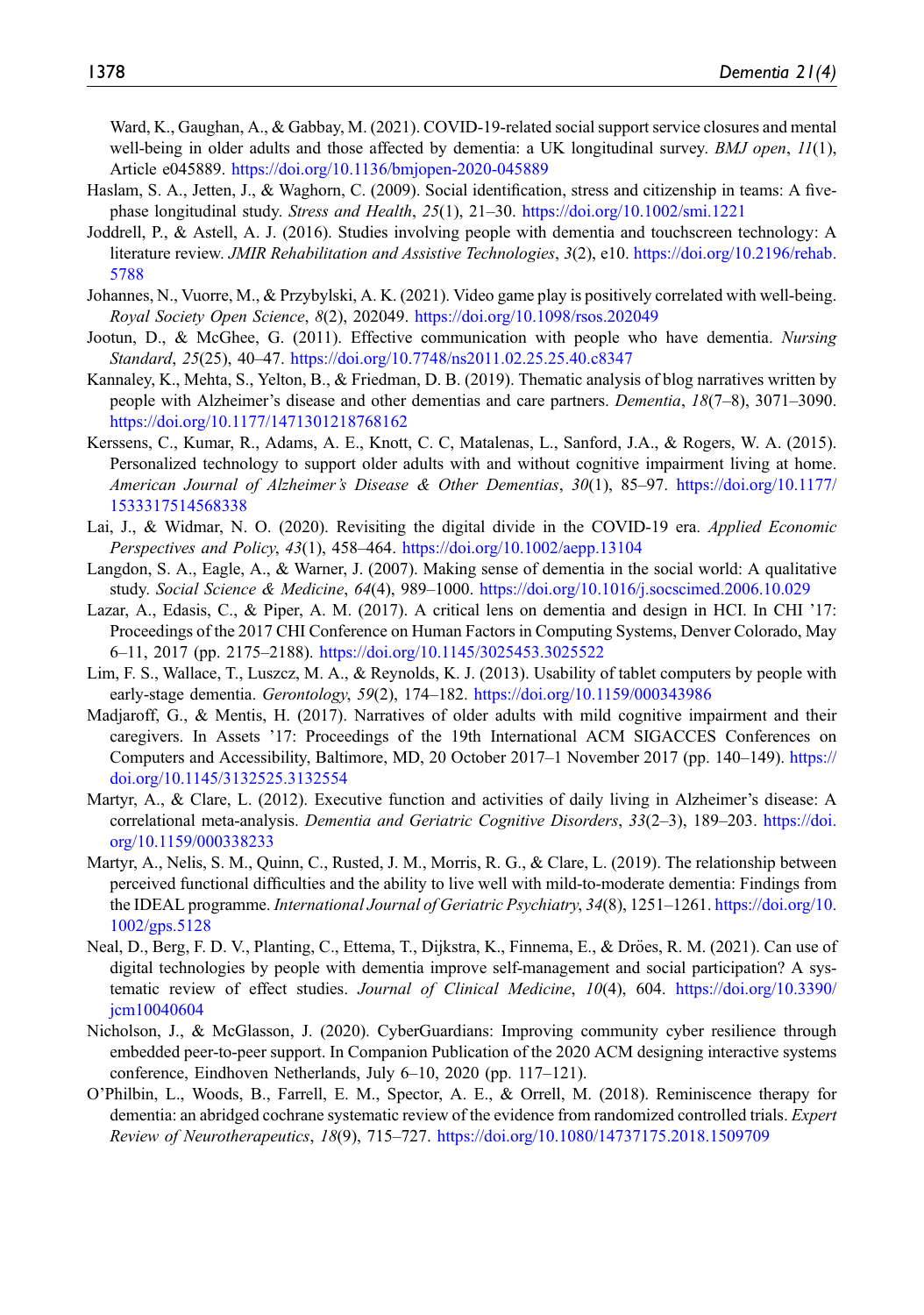- <span id="page-16-14"></span>Oscar, N., Fox, P. A., Croucher, R., Wenick, R., Keune, J., & Hooker, K. (2017). Machine learning, sentiment analysis, and tweets: An examination of Alzheimer's disease stigma on Twitter. The Journals of Gerontology: Series B, 72(5), 742–751. <https://doi.org/10.1093/geronb/gbx014>
- <span id="page-16-6"></span>Peel, E. (2014). 'The living death of Alzheimer's' versus 'take a walk to keep dementia at bay': Representations of dementia in print media and carer discourse. Sociology of Health & Illness, 36(6), 885–901. [https://doi.](https://doi.org/10.1111/1467-9566.12122) [org/10.1111/1467-9566.12122](https://doi.org/10.1111/1467-9566.12122)
- <span id="page-16-1"></span>Pérès, K., Helmer, C., Amieva, H., Orgogozo, J-M., Rouch, I., Dartigues, J-F., & Barberger-Gateu, P. (2008). Natural history of decline in instrumental activities of daily living performance over the 10 years preceding the clinical diagnosis of dementia: A prospective population-based study. Journal of the American Geriatrics Society, 56(1), 37–44. <https://doi.org/10.1111/j.1532-5415.2007.01499.x>
- <span id="page-16-11"></span>Peters, D., Calvo, R. A., & Ryan, R. M (2018). Designing for motivation, engagement and wellbeing in digital experience. Frontiers in Psychology, 9, 797. <https://doi.org/10.3389/fpsyg.2018.00797>
- <span id="page-16-15"></span>Post, S. G. (2000). The concept of Alzheimer disease in a hypercognitive society. In J. C. Ballenger (Ed.), Concepts of Alzheimer's disease: Biological, clinical and cultural perspectives. The John Hopkins University Press.
- <span id="page-16-10"></span>Riva, G., Mantovani, F., & Wiederhold, B. K. (2020). Positive Technology and COVID-19. Cyberpsychology, Behavior, and Social Networking, 23(9), 581–587. <https://doi.org/10.1089/cyber.2020.29194.gri>
- <span id="page-16-2"></span>Roach, P., & Drummond, N. (2014). 'It's nice to have something to do': Early-onset dementia and maintaining purposeful activity. Journal of Psychiatric and Mental Health Nursing, 21(10), 889–895. [https://doi.org/10.](https://doi.org/10.1111/jpm.12154) [1111/jpm.12154](https://doi.org/10.1111/jpm.12154)
- <span id="page-16-0"></span>Royall, D. R., Lauterbach, E. C., Kaufer, D., Malloy, P., Coburn, K. L., Black, K. J. & The Committee on Research of the American Neuropsychiatric Association (2007). The cognitive correlates of functional status: A review from the committee on research of the American Neuropsychiatric Association. The Journal of Neuropsychiatry and Clinical Neurosciences, 19(3), 249–265. [https://doi.org/10.1176/jnp.2007.](https://doi.org/10.1176/jnp.2007.19.3.249) [19.3.249](https://doi.org/10.1176/jnp.2007.19.3.249)
- <span id="page-16-4"></span>Ryan, E. B., Bannister, K. A., & Anas, A. P. (2009). The dementia narrative: Writing to reclaim social identity. Journal of Aging Studies, 23(3), 145–157. <https://doi.org/10.1016/j.jaging.2007.12.018>
- <span id="page-16-9"></span>Smith, S. K., & Mountain, G. A. (2012). New forms of information and communication technology (ICT) and the potential to facilitate social and leisure activity for people living with dementia. International Journal of Computers in Healthcare, 1(4), 332–345. <https://doi.org/10.1504/ijcih.2012.051810>
- <span id="page-16-12"></span>Son, J. S., Nimrod, G., West, S. T., Janke, M. C., Liechty, T., & Naar, J. J. (2020). Promoting older adults' physical activity and social well-being during COVID-19 (pp. 1–8). Leisure Sciences.
- <span id="page-16-3"></span>Spreadbury, J. H., & Kipps, C. (2019). Measuring younger onset dementia: What the qualitative literature reveals about the 'lived experience' for patients and caregivers. Dementia, 18(2), 579–598. [https://doi.org/](https://doi.org/10.1177/1471301216684401) [10.1177/1471301216684401](https://doi.org/10.1177/1471301216684401)
- <span id="page-16-16"></span>Stuart, A., Katz, D., Stevenson, C., Gooch, D., Harkin, L., Bennasar, M., Sanderson, L., Liddle, J., Bennaceur, A., Levine, M., Mehta, V., Wijesundra, A., Talbot, C., Bandara, A., Price, B., & Nuseibeh, B. (2022). Loneliness in older people and COVID-19: applying the social identity approach to digital intervention design. Computers in Human Behavior Reports, 6, 100179. <https://doi.org/10.1016/j.chbr.2022.100179>
- <span id="page-16-13"></span>Sun, R., Rieble, C., Liu, Y., & Sauter, D. (2020). Connected despite COVID-19: the role of social interactions and social media for wellbeing. PsyArXiv. <https://doi.org/10.31234/osf.io/x5k8u>
- <span id="page-16-5"></span>Talbot, C. V., & Briggs, P. (2021). 'Getting back to normality seems as big of a step as going into lockdown': the impact of the COVID-19 pandemic on people with early to middle stage dementia. Age and Ageing, 50(3), 1–7. <https://doi.org/10.1093/ageing/afab012>
- <span id="page-16-7"></span>Talbot, C., O'Dwyer, S., Clare, L., Heaton, J., & Anderson, J. (2020a). Identifying people with dementia on Twitter. Dementia, 19(4), 965–974. <https://doi.org/10.1177/1471301218792122>
- <span id="page-16-8"></span>Talbot, C. V., O'Dwyer, S. T., Clare, L., Heaton, J., & Anderson, J. (2020b). How people with dementia use Twitter: A qualitative analysis. Computers in Human Behavior, 102, 112–119. [https://doi.org/10.1016/j.chb.](https://doi.org/10.1016/j.chb.2019.08.005) [2019.08.005](https://doi.org/10.1016/j.chb.2019.08.005)